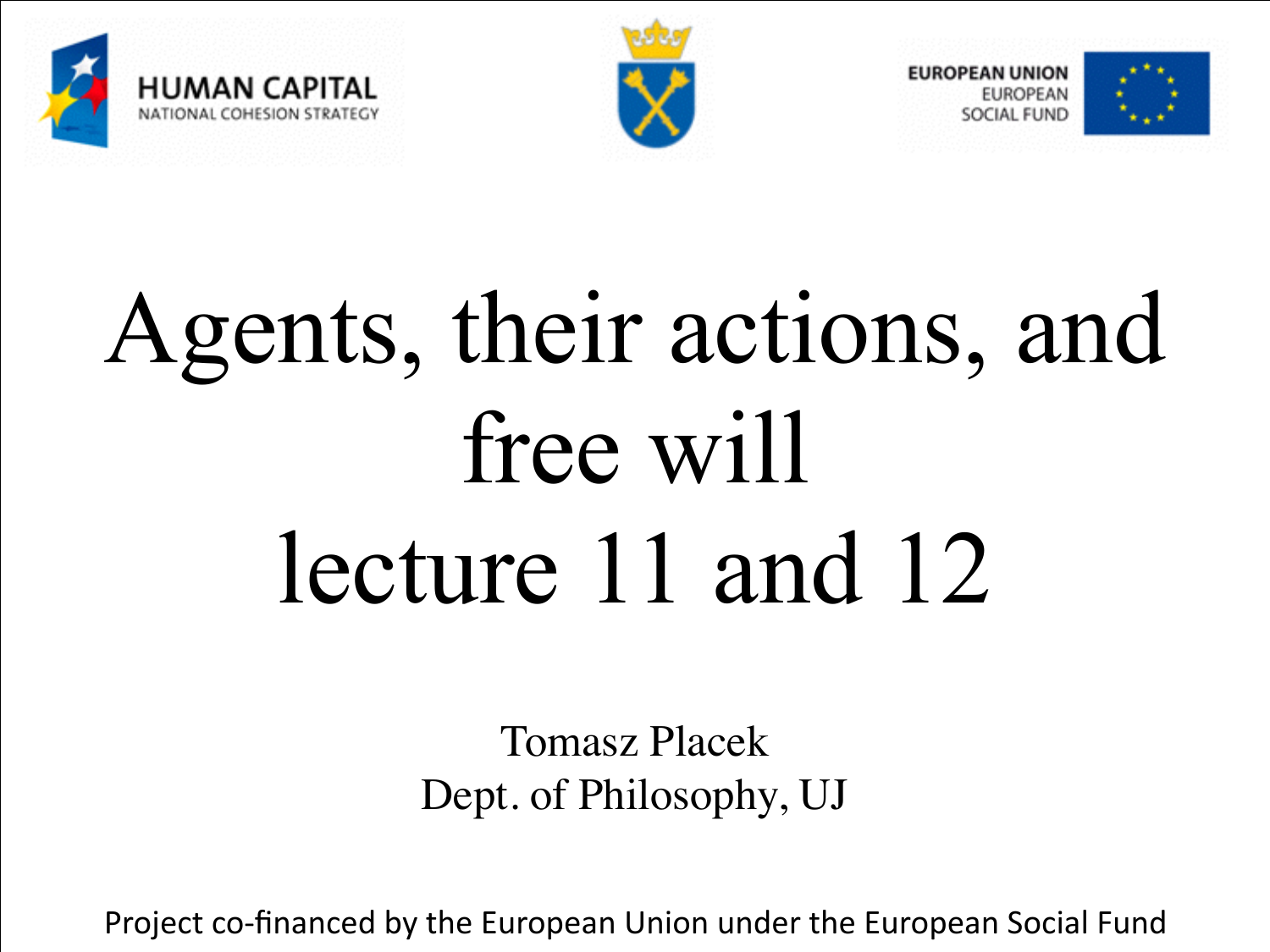### Aristotelean indeterminism

[...] we see that what will be has an origin both in deliberation and in action, and that, in general, in things that are not always actual there is the possibility of being and not being; here both possibilities are open, both being and not being, and consequently, both coming to be and not coming to be. Many things are obviously like this. For example, it is possible for this cloak to be cut up, and yet it will not be cut up but will wear out first. But equally, its not being cut up is also possible, for it would not be the case that it wore out first unless its not being cut up were possible. [..]. Clearly, therefore, not everything is or happens of necessity: some things happen as chance has it.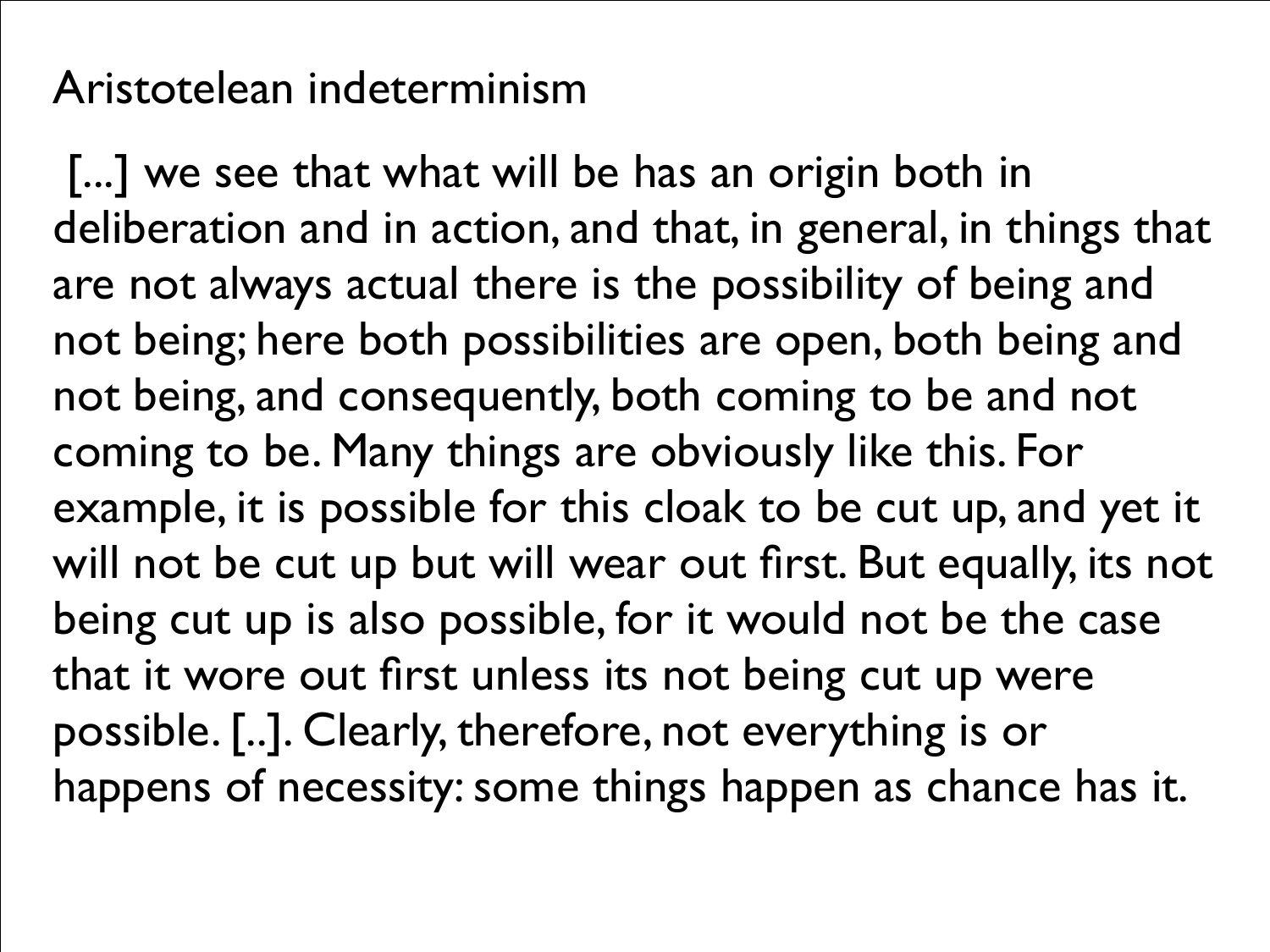## Comments:

Human agents are capable of bringing about the future in the sense: *they could do this rather than that*, and in this sense, are seeds of indeterminism (can cut up the coat and can abstain from that).

Today we need to generalize to some other objects (this sample can decay but it can stay non-decayed.

Possibilities (and some other modal baggage) are grounded in objects, they are possibilities *of* objects.

The world is indeterministic means that at least one object has alternative possible futures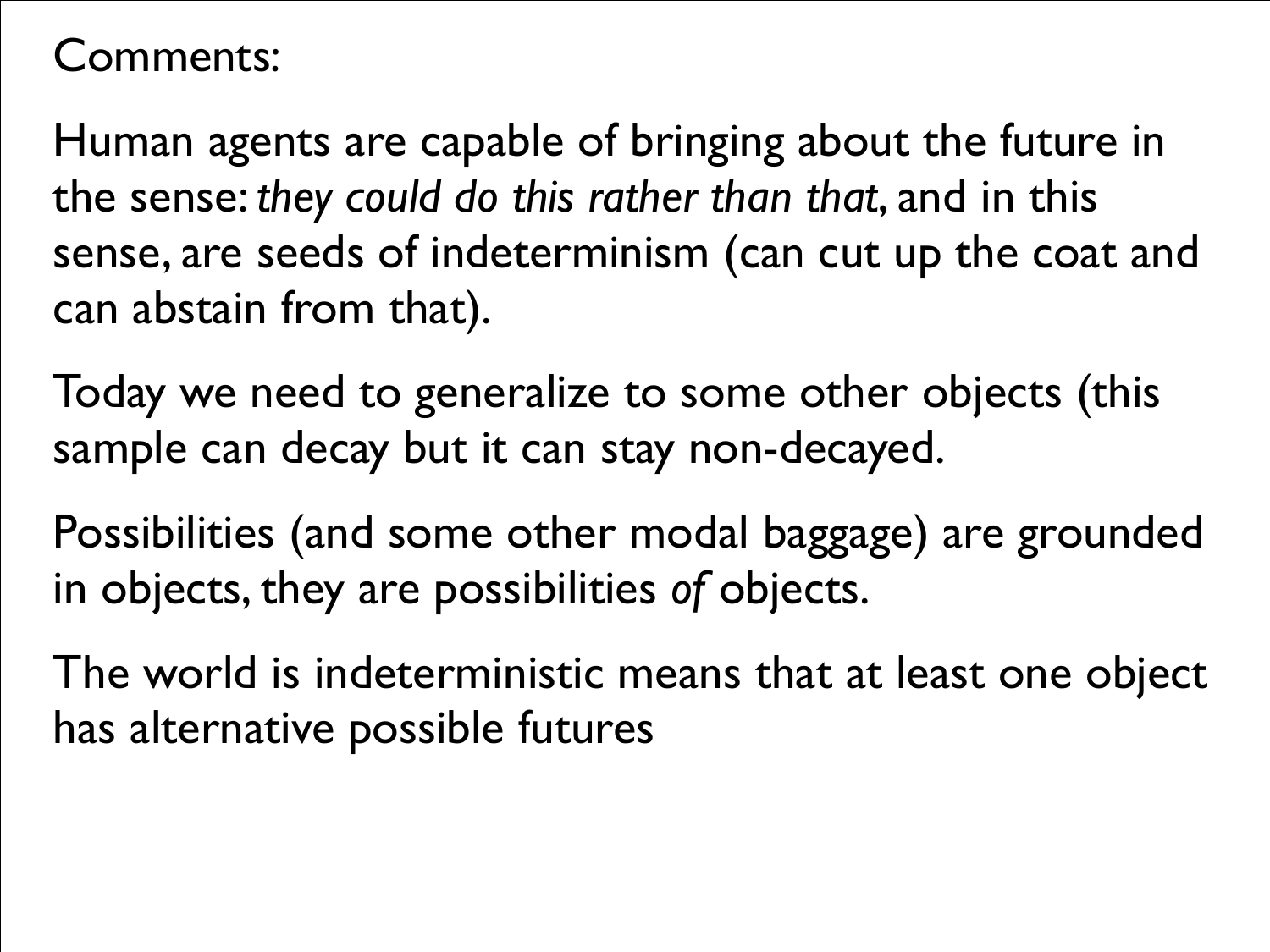Medieval debate: libertarians vs. necessitarians

Context: God's omniscience brings in necessity to the course of events. God knows what the future will be like, and thus knows, e.g., that event  $X$  will occur. It is thus impossible that  $X$  will not occur. Hence, it is necessary that X will occur.

This necessitarian position is in conflict with libertarians' position, which says that not everything is necessary.

The parties share a premise: our free actions (or our being free, or having free will) requires indeterminism (or is incompatible with global necessiterianism).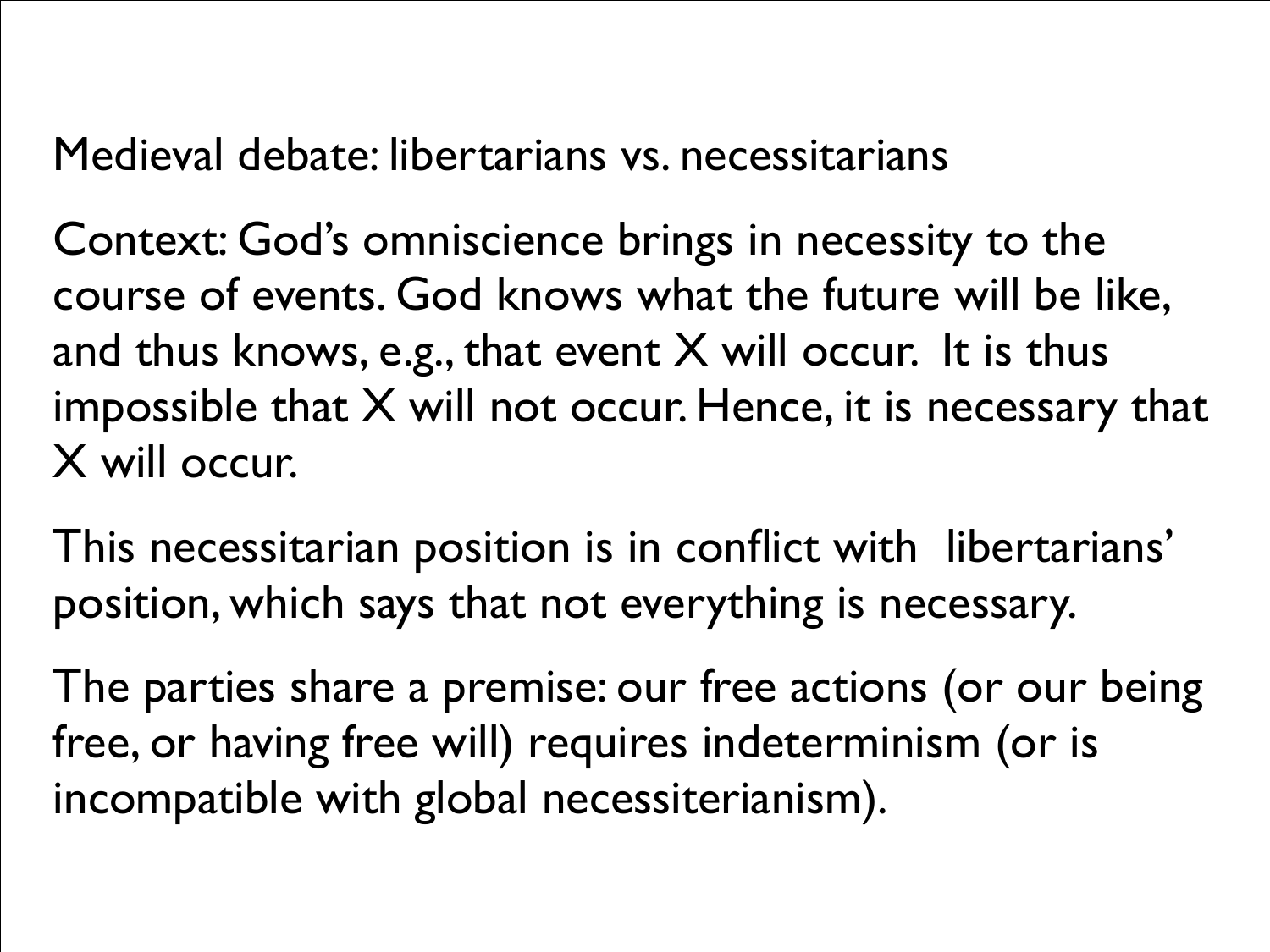This shared premise (that free will requires indeterminism) is questioned by Hobbes and a tradition he initiates (Hume, Comte, Schlick, Carnap, and quite a few philosophers today).

Free will is compatible with determinism, and even more, free will requires determinism.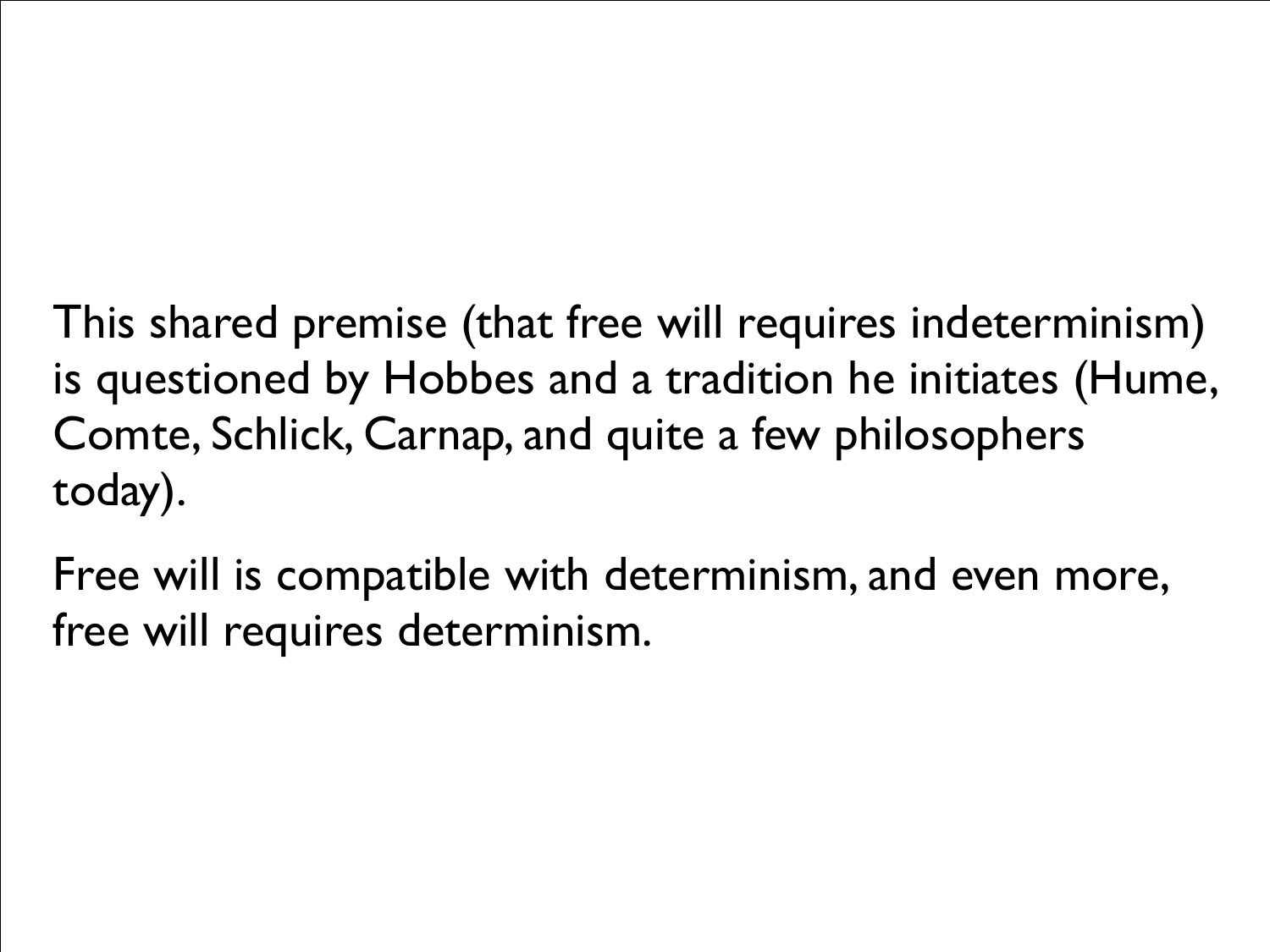#### Hobbes:

Liberty is the absence of all the impediments to action that are not contained in the nature and intrinsical quality of the agent. As for example, the water is said to descend freely, or to have liberty to descend by the channel of the river, because there is no impediment that way, but not across, because the banks are impediments. And though the water cannot ascend, yet men never say it wants the liberty to ascend,[...] because the impediment is in the nature of the water, and intrinsical. So also we say, he that is tied, wants the liberty to go, because the impediment is not in him, but in his bands; whereas we say not so of him that is sick or lame, because the impediment is in himself.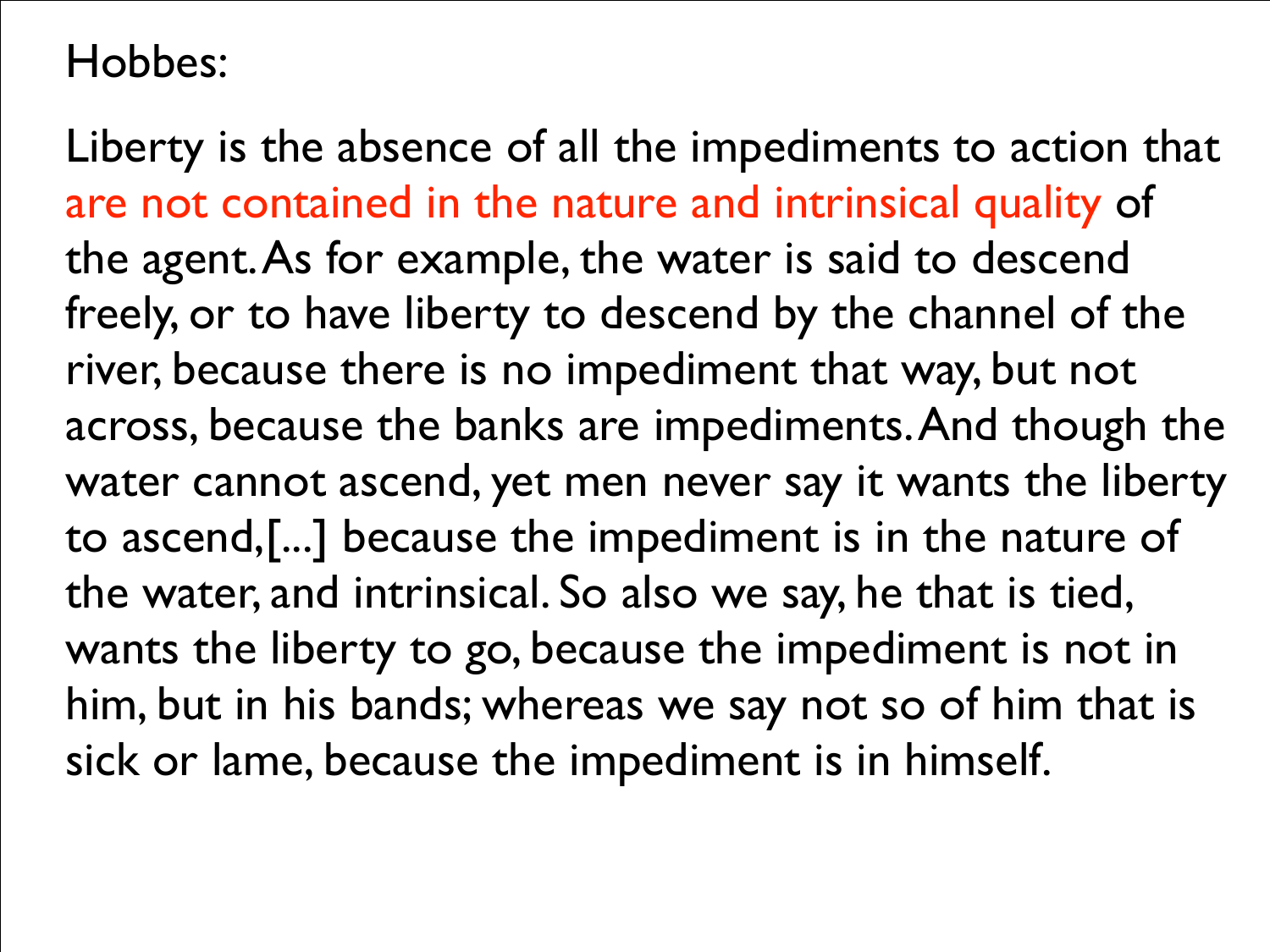A FREE MAN is he, that in those things, which by his strength and wit he is able to do, is not hindered to do what he has a will to. But when the words free and liberty are applied to anything but bodies, they are abused [...] When 'tis said (for example) The way is free, no liberty of the way is signified, but of those that walk in it without stop. And when we say a gift is free, there is not meant any liberty of the gift, but of the giver, Lastly, from the use of the word free will, no liberty can be inferred of the will, desire, or inclination, but the liberty of the man; which consisteth in this, that he finds no stop, in doing what he has the will, desire, or inclination to do.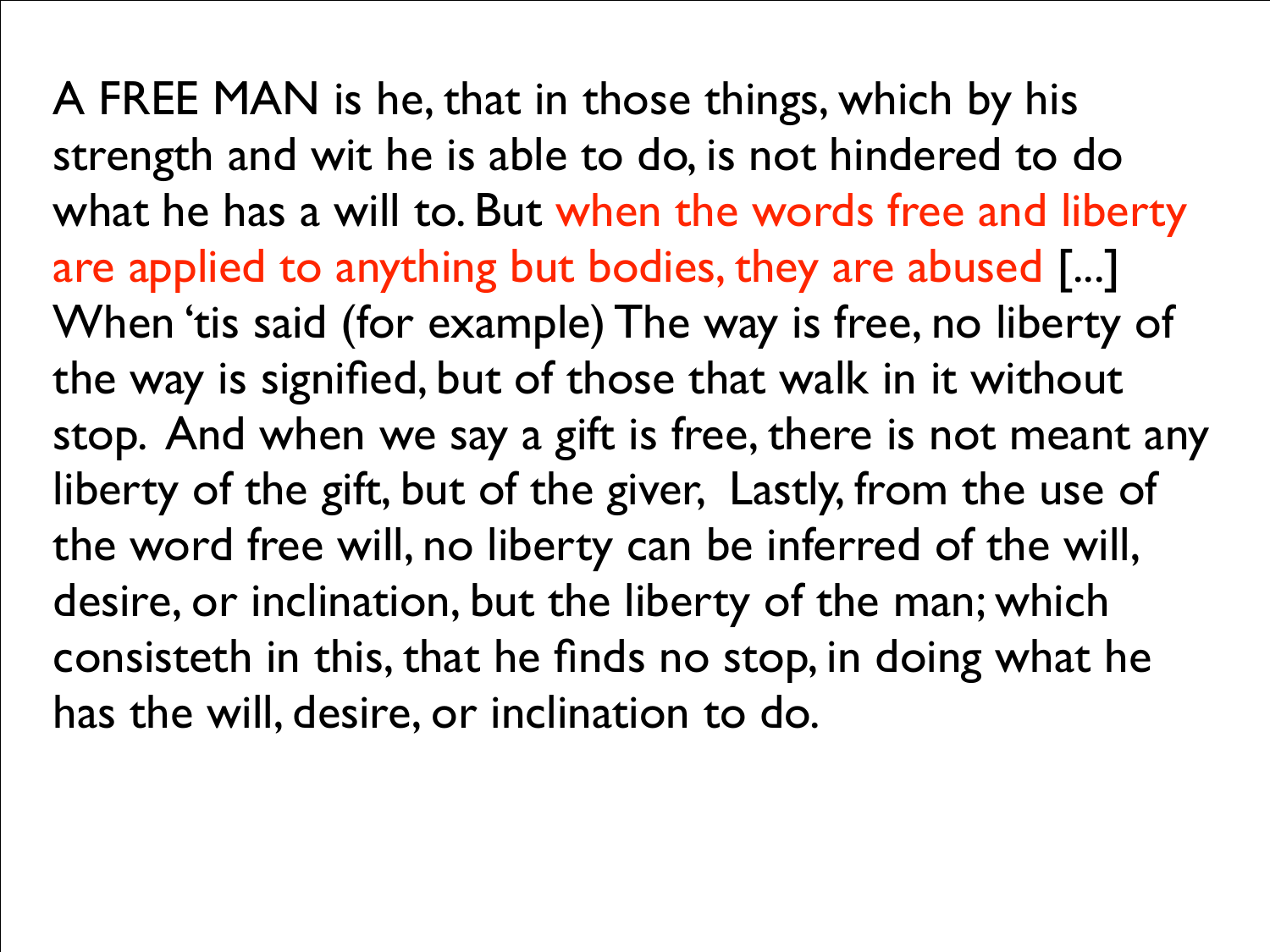By this language analysis Hobbes and his tradition argue against natural inclinations to link freedom to indeterminism.

To succeed, they need to go farther and show that indeterminism hampers free actions.

Lover of Bach's music (Carnap 1971).

He faces a choice: to take an evening stroll or attend a concert of Bach's sonatas.

Carnap predicts (by knowing his friend) that surely he'll go for the concert. (Carnap takes prediction as the evidence of determinism.)

Was the music lover compelled to go to the concert? "Nothing of this kind, no one exerted the slightest pressure. I was never freer, in fact, than when given a choice of this sort".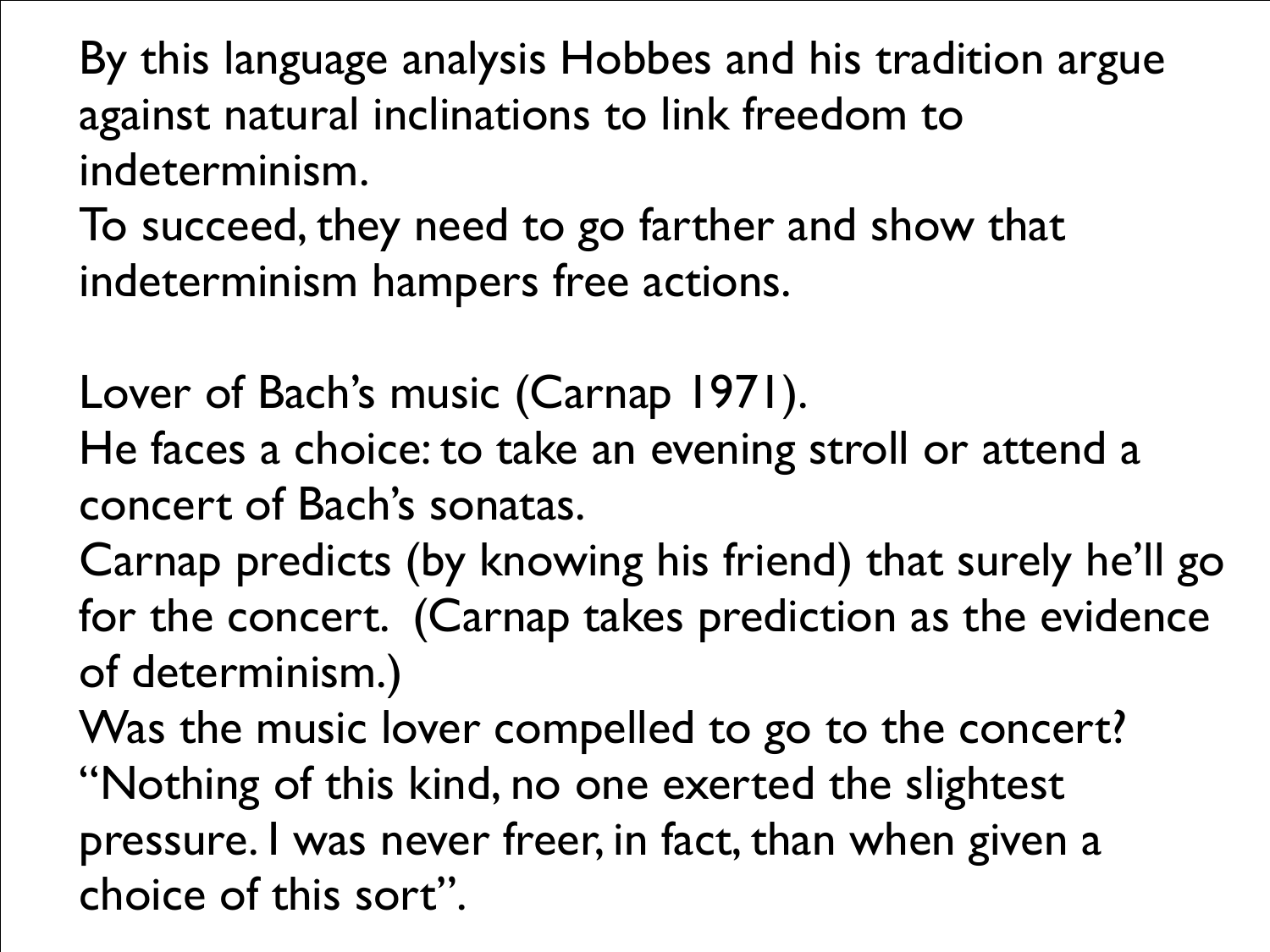Carnap's "positive side of the question"

Unless there is some causal regularity, it is not possible to make a free choice at all. A choice involves a deliberate preference for one course of action over another. How could a choice possibly be made if the consequences of alternative courses of actions could not be foreseen?

Another intuition supporting Carnap:

If my bodily process were triggered by some chancy event (coin toss, quantum coin toss), I would not consider it *my* action. Why? Because I don't like to be responsible for it?

For a vivid and entertaining argument, Carnap-style, see Schlick's "When the man is responsible".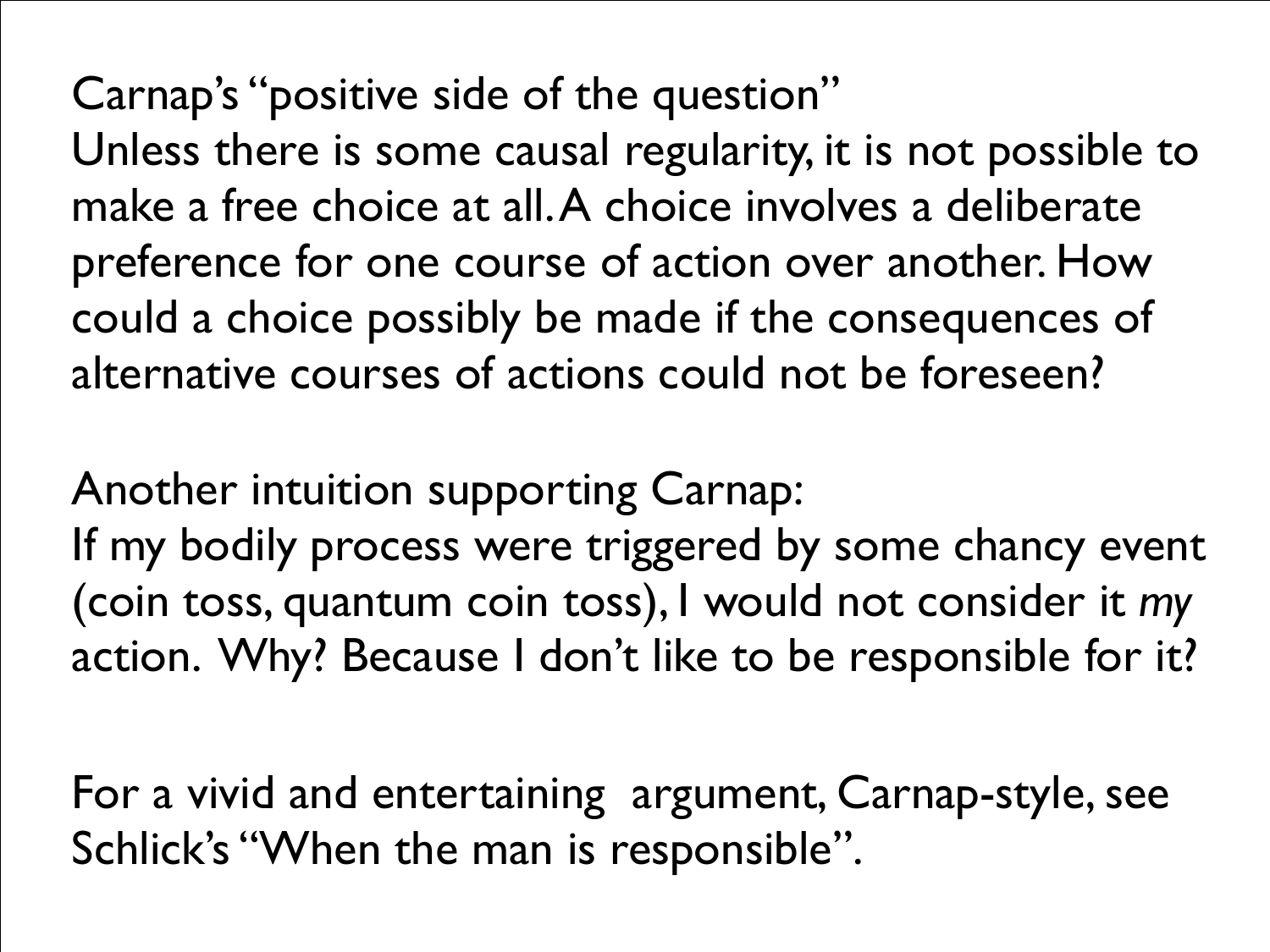Luck Principle and Luck Argument (after Kane 1999)

(LP) If an action is undetermined at a time t, then its happening rather than not happening at t would be a matter of chance or luck,and so it could not be a free and responsible action.

Consider a business woman, hurrying for an important meeting, and seeing an elderly lady being mugged. She faces a choice: to help the lady or to be on time at the meeting.

Assume her choice is undetermined; to simplify, it's up to one neuron's chancy firing what she will do.

And, it fired! So she helped... But is she praiseworthy?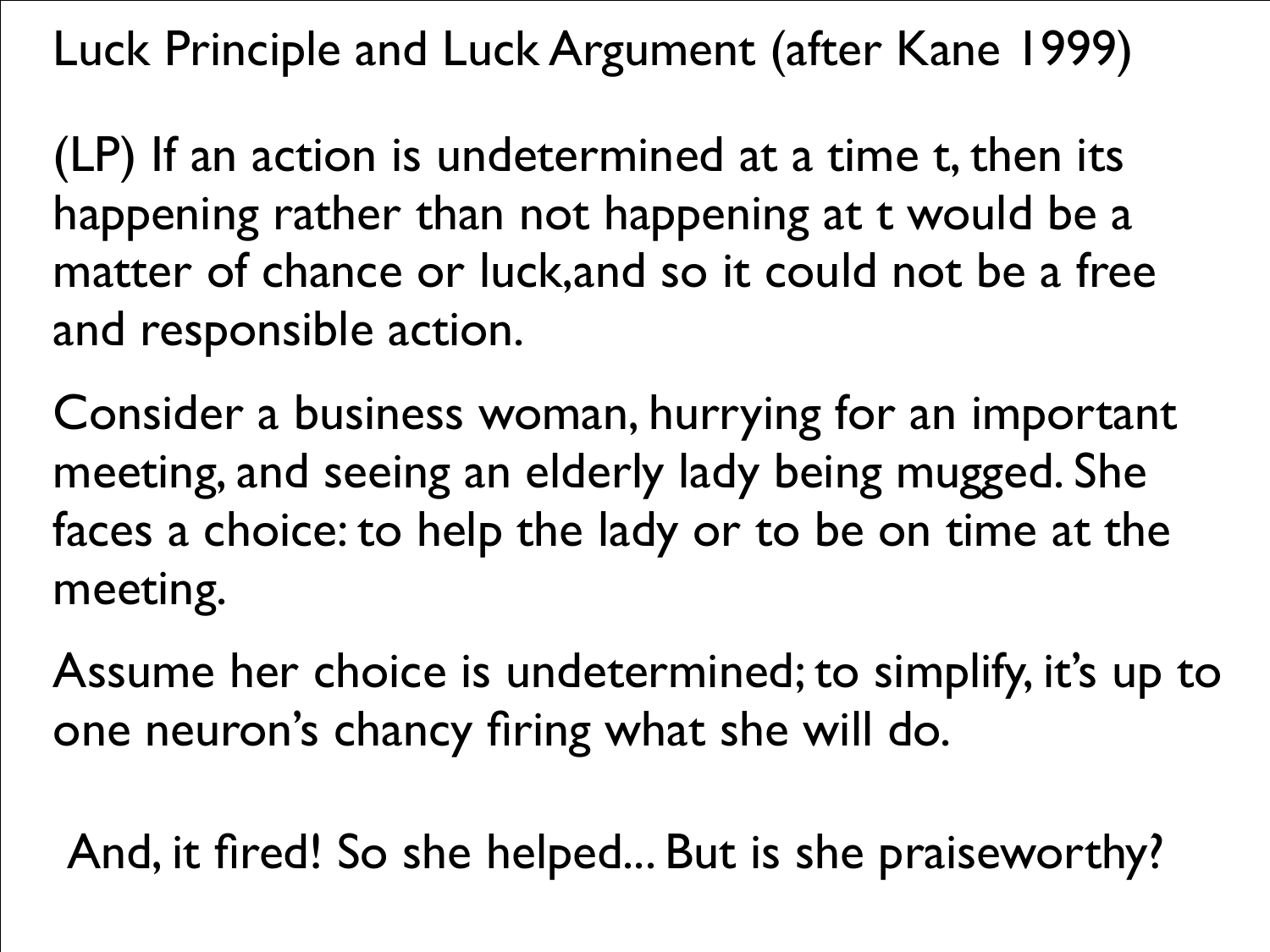What's a link between indeterminism and being undetermined?

Or, can we re-run a similar argument using Lewis-style notion of indeterminism (in terms of divergent possible worlds)?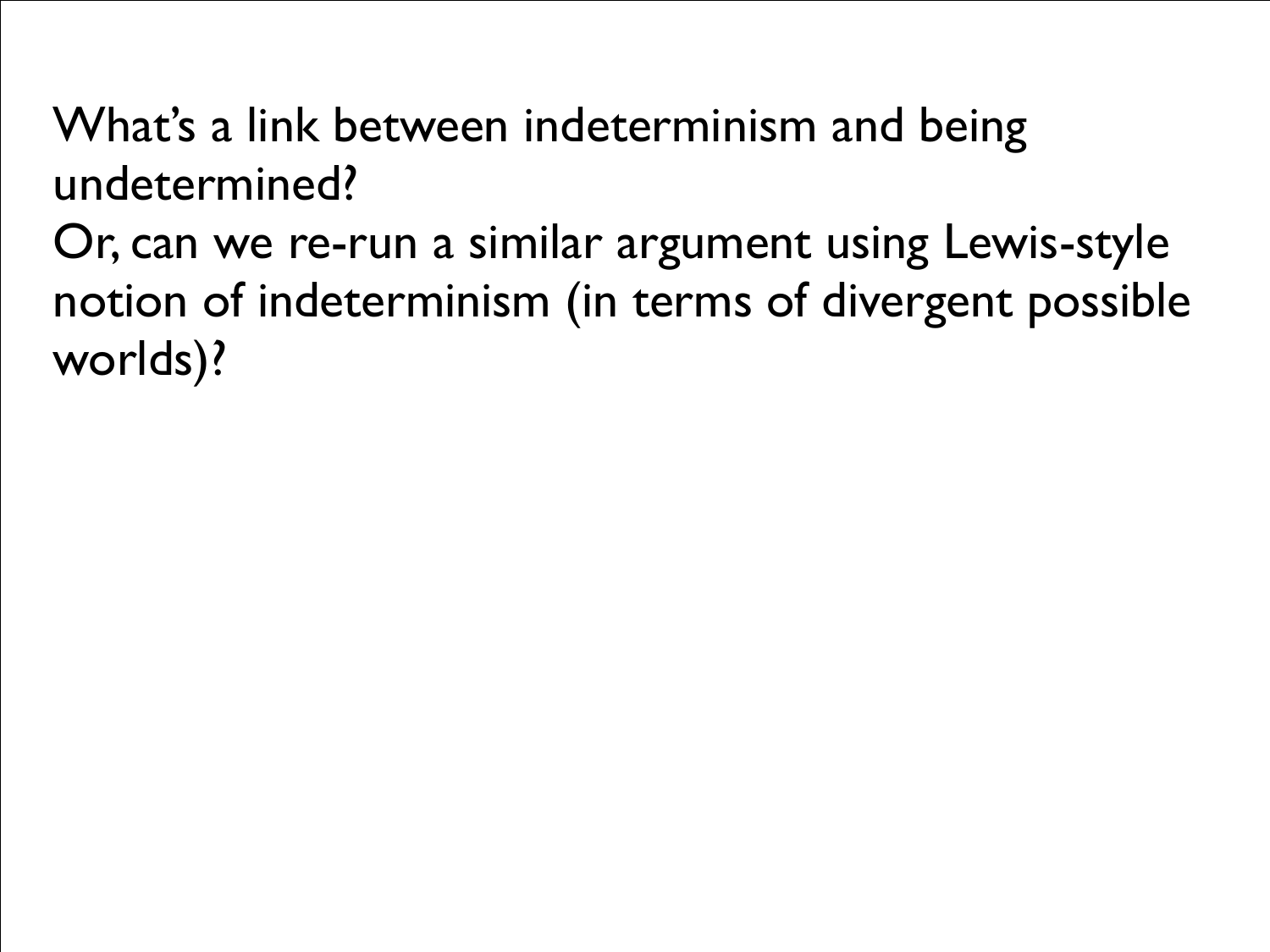(a) In the actual world, person P (for example, the businesswoman) does A at t.

On the assumption that the act is undetermined at t, we may imagine that:

(b) In a nearby-possible world which is the same as the actual world up to t,  $P^*$  (P's counterpart with the same past) does otherwise (does B) at t.

(c) But then (since their pasts are the same), there is nothing about the agents' powers, capacities, states of mind, characters, dispositions, motives, and so on prior to t which explains the difference in choices in the two possible worlds.

(d) It is therefore a matter of luck or chance that P does A and P\* does B at t.

(e) P is therefore not responsible (praiseworthy or blameworthy, as the case may be) for A at t (and presumably  $P^*$  is also not responsible for B).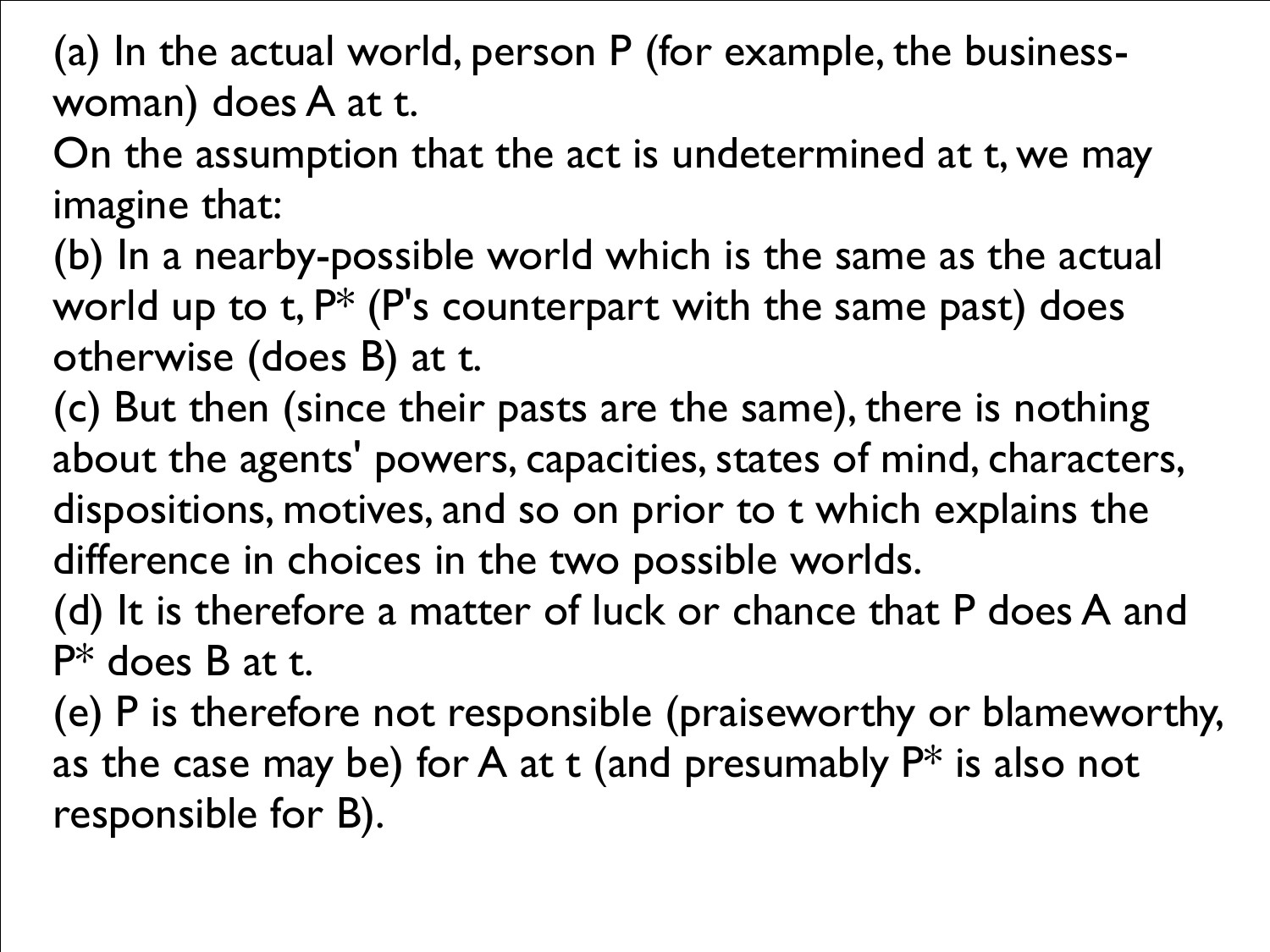The debate continues ....

For some readings, see **THE DETERMINISM AND FREEDOM PHILOSOPHY WEBSITE**,

<http://www.ucl.ac.uk/~uctytho/dfwIntroIndex.htm>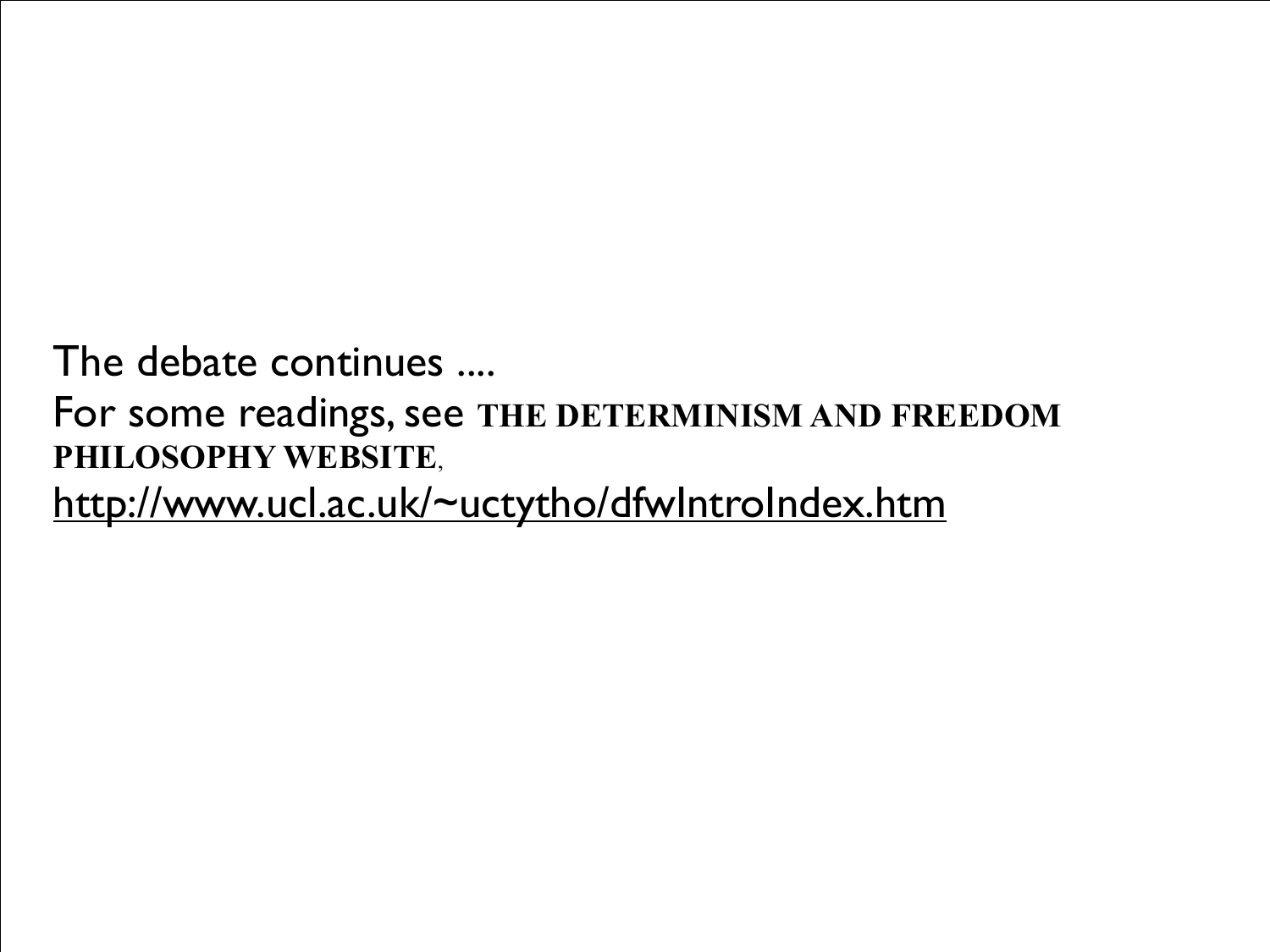#### **Context**

Before Hobbes (and the luck arguments he initiated):

it was commonly believed that free actions (or our being free, or having free will) requires indeterminism.

Both Hobbes's tradition and its opponents accept this claim:

A is an agent's action provided that the agent is accountable for / takes responsibility for A.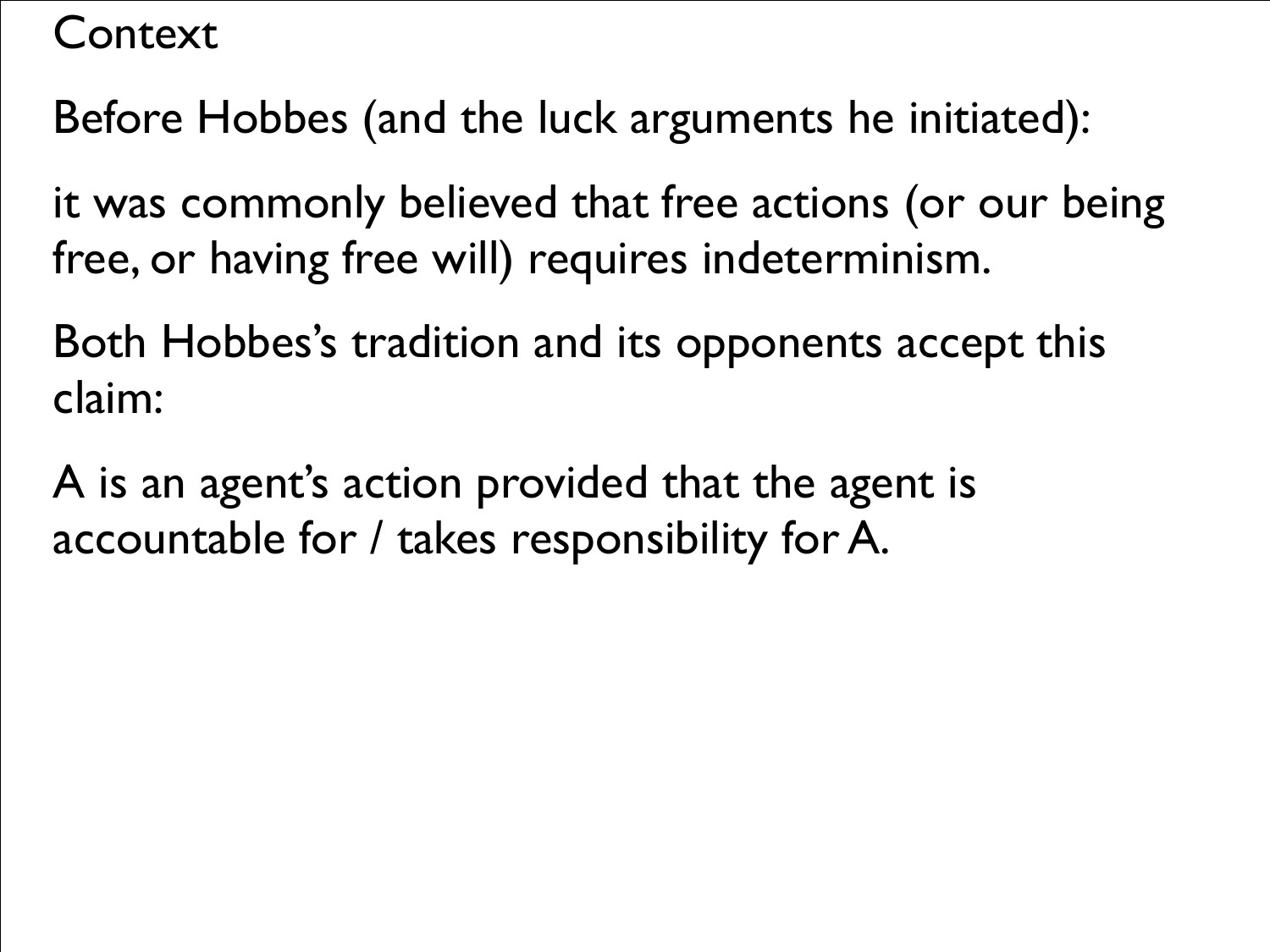Both parties accept this responsibility-action link for a different reason

Hobbes's tradition: the hero of the luck argument has not performed an action because she cannot take responsibility for it. (The aim is to dismiss indeterministic underpinnings of free actions).

Anti-Hobbes camp: how can I be morally responsible for A, if I might not have been able to do otherwise? Moral responsibility for A requires alternative possibilities wrt A. So the camp attempts to restore the old doctrine "free will requires indeterminism" by attending to the responsibilityaction link.

The link seems to cut both ways. Stalemate.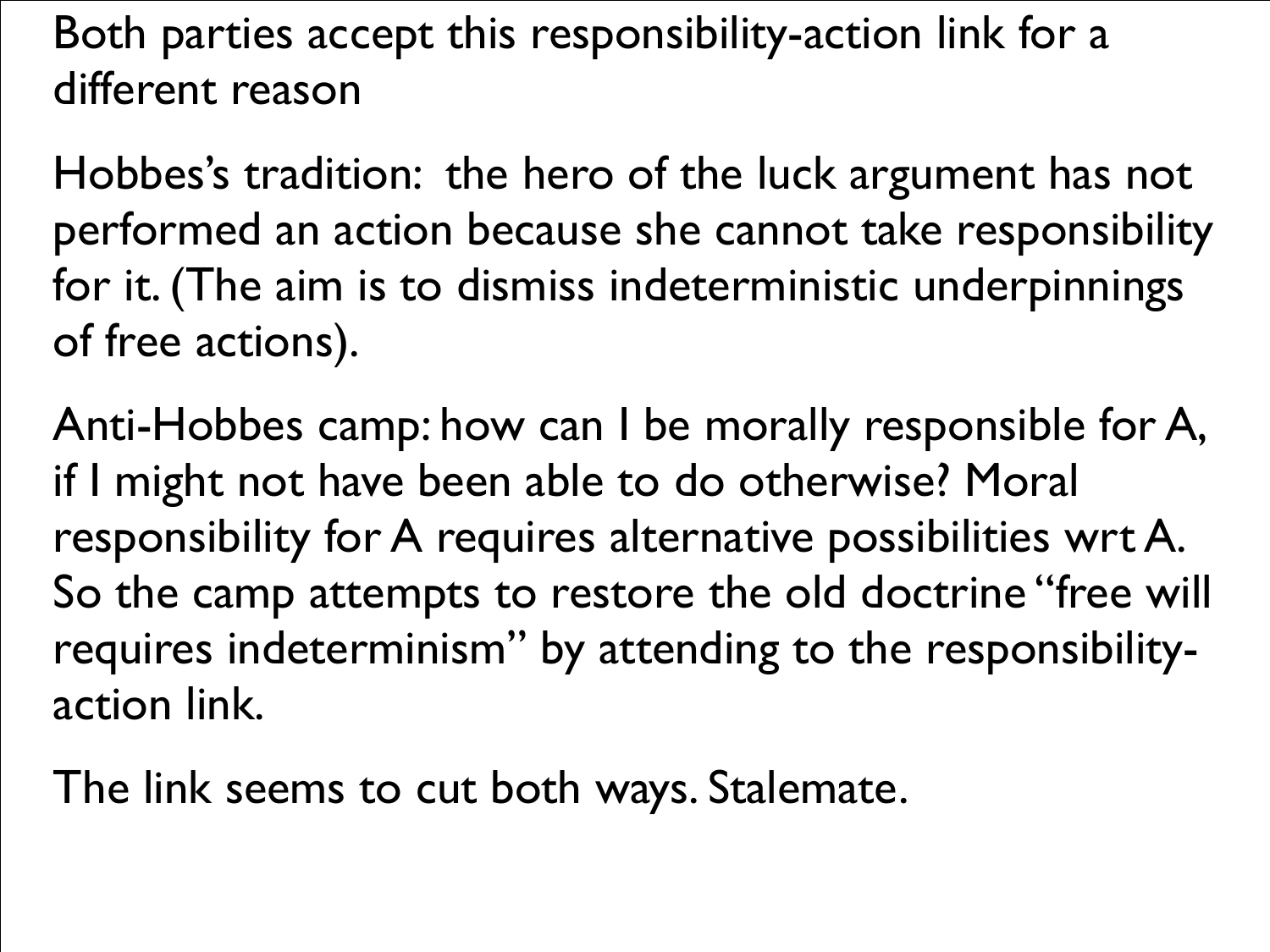The link "responsibility requires indeterminism" undercut by H.Franfurt's arguments.

Context: my tram suddenly braked. As a result, I pushed an elderly lady. So she is complaining now. Should I (sincerely) apologize? The crucial point seems to be: could I have done otherwise, ie. not push the lady?

For instance, I did not hold the railings. If I had hold...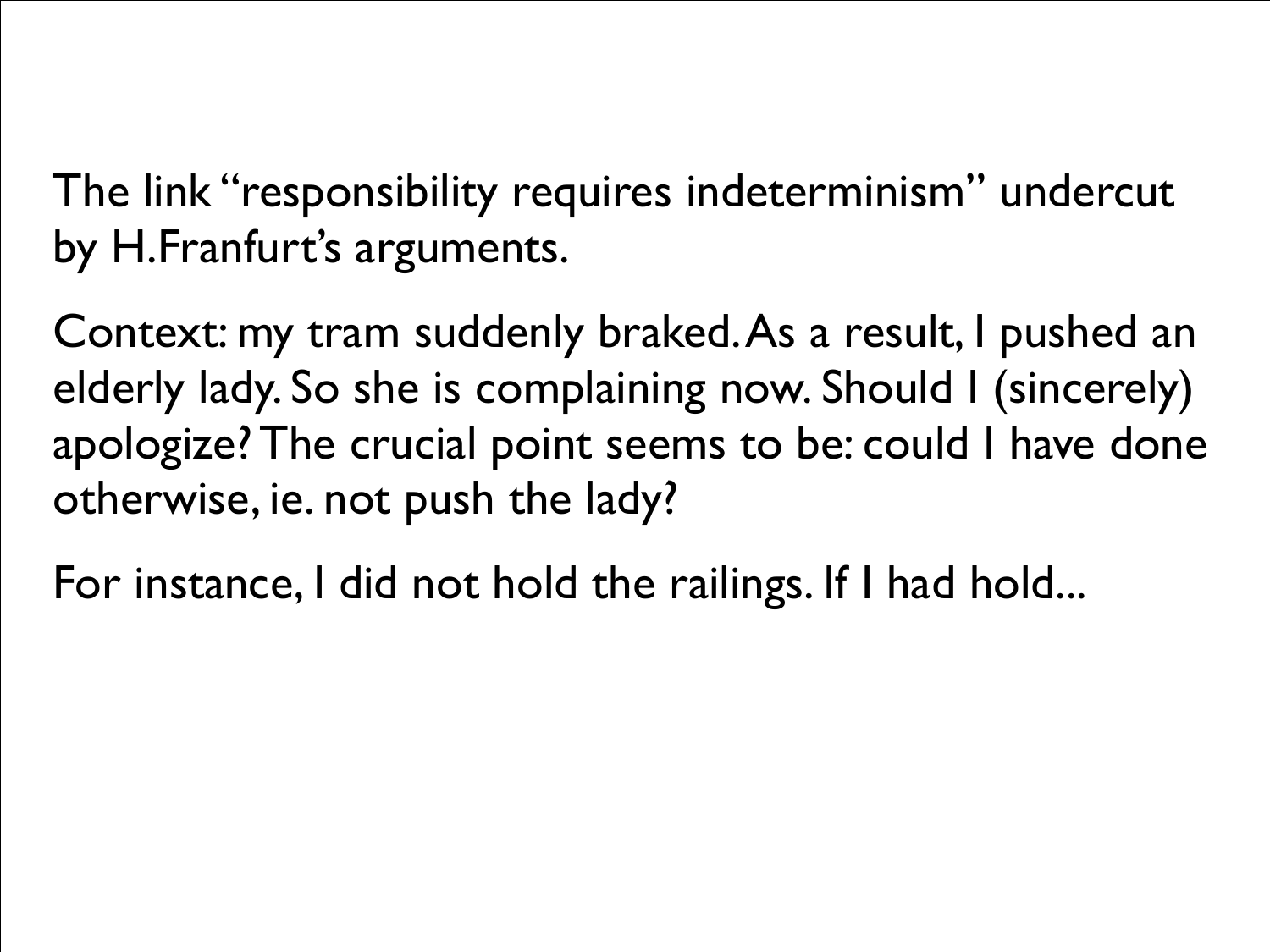Frankfurt's Principle of Alternate Possibilities (PAP)

A person is morally responsible for what he has done only if he could have done otherwise.

Logic point: the thought is that alternative possibilities are the necessary condition for moral responsibility.

To put this in a logic notation,

*If* a person is morally responsible for what he has done, *then* he could have done otherwise.

Ie, it is impossible that a person is morally responsible, but alternative possibilities have not obtained.

A counter-example to APA: a person intuitively taken to be morally responsible for A, though s/he has had no alternative option.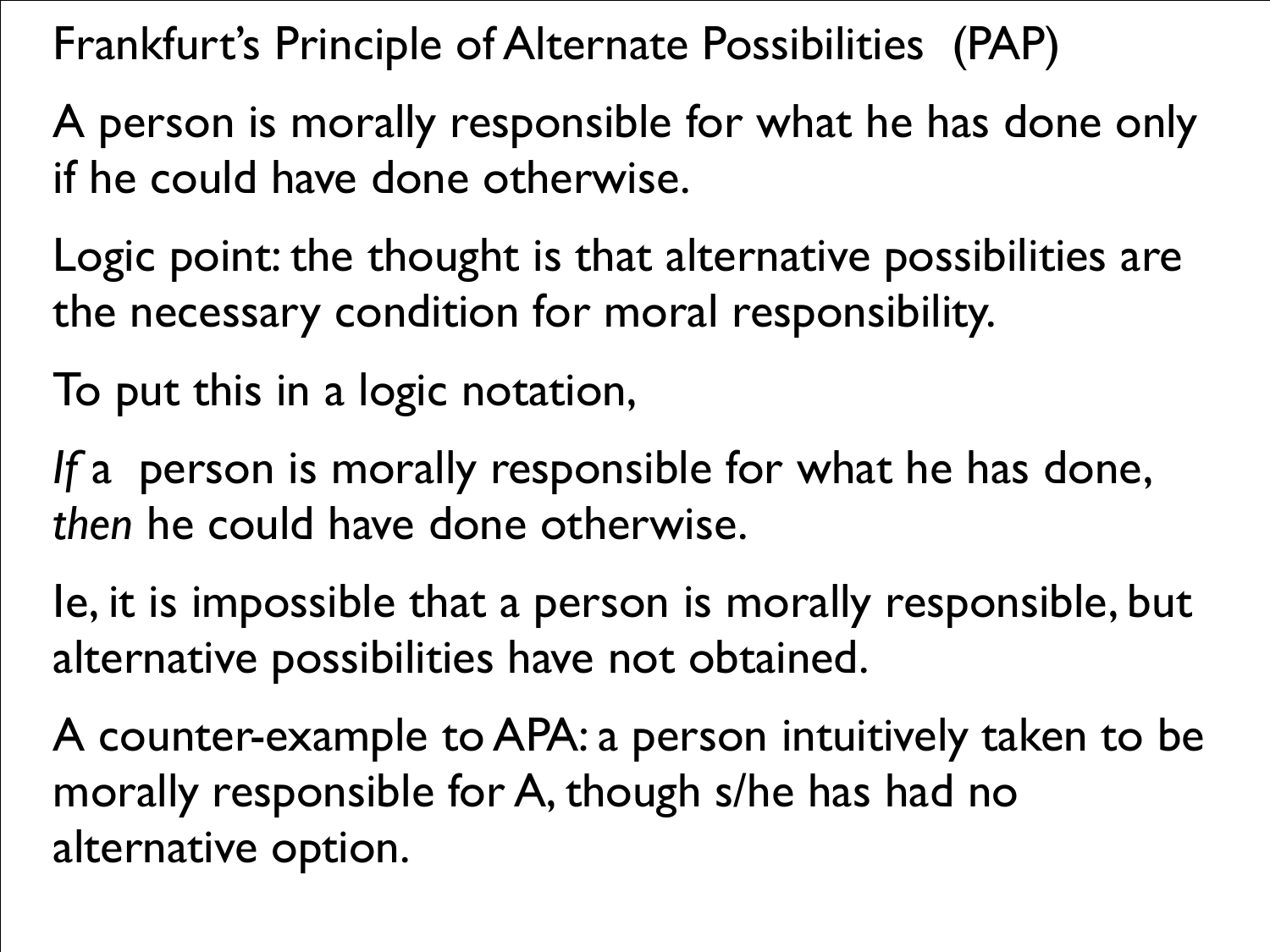A story to undermine PAP:

Sam and Bill take a disliking to a mayor. Sam confesses he's going to kill the mayor. Bill is a tricky fellow: if he sees signs of hesitation in Sam, he will kill the mayor himself. But Sam does not hesitate, does not show the mentioned signs, and so Bill does not intervene.

Intuitively, Sam is responsible for the death of the mayor, although his death is inevitable.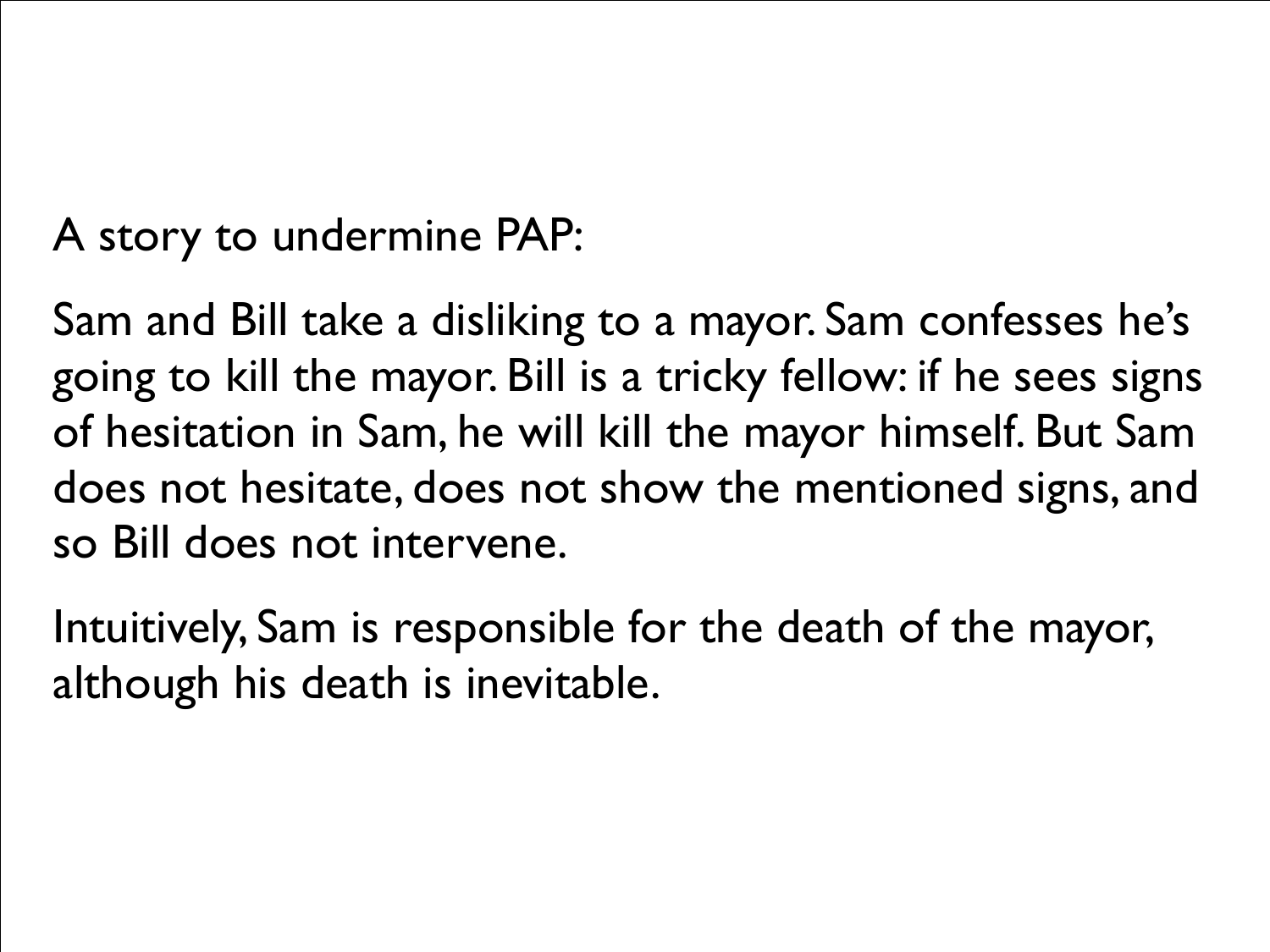The structure of Frankfurt's stories:

A person faces a choice, and knows she faces a choice between options A, B, C, ..., Z. (This means: exactly one of these option will materialize, and she knows it. )

Unbeknownst to our person, there is factor Fa that has a disposition to bring about, say, B. That is, if our person did not choose B, factor Fa would intervene, and guarantee that B obtains.

As a result, it is impossible that anything other than B occurs.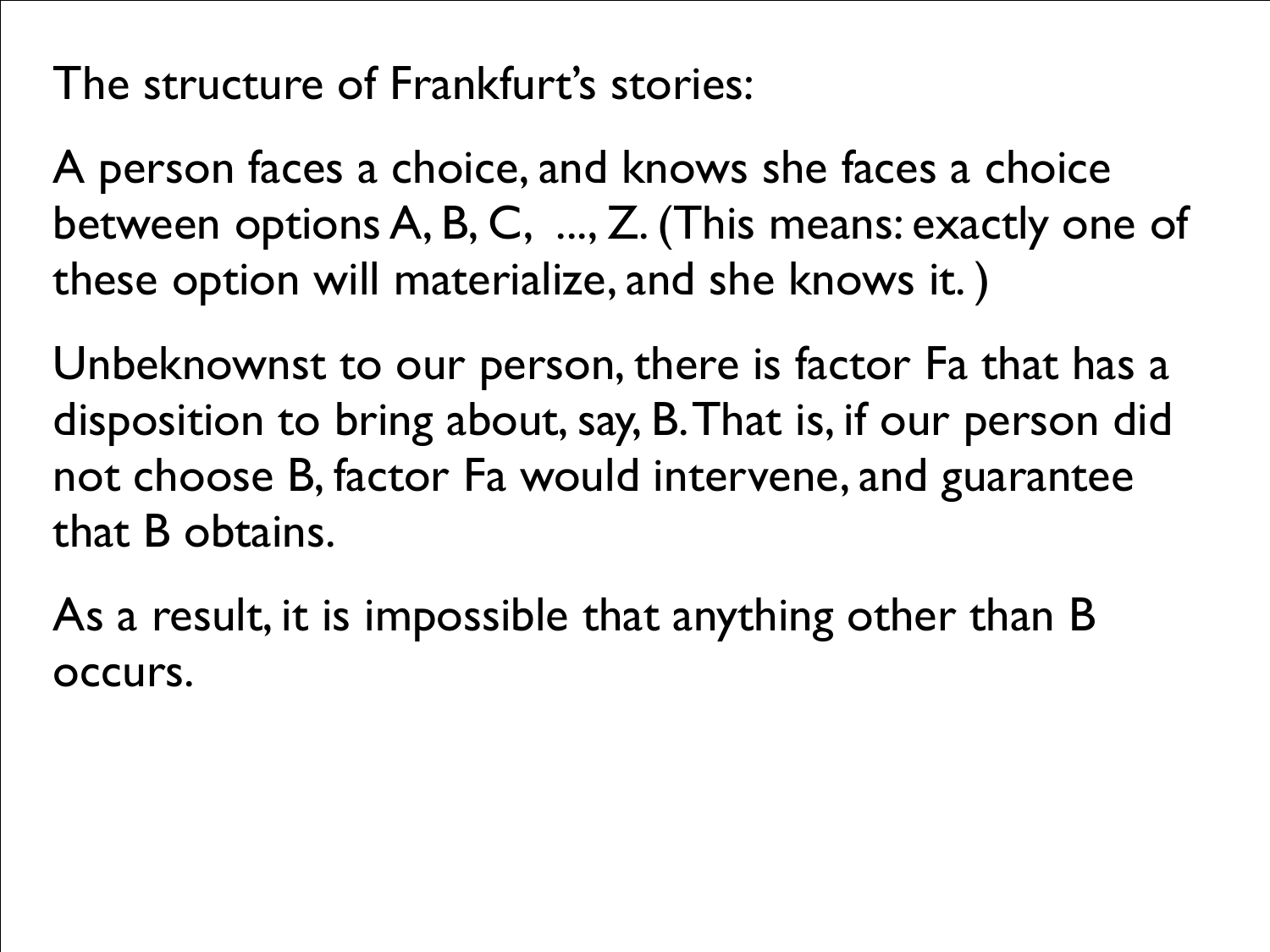Objections to the argument (van Inwagen). Draw a distinction between responsibility for an *action* (or omission of an action) and responsibility for *consequences* (events, state of affairs) of an action.

Concerning omission, here is the refined PAP:

If a person is morally responsible for failing to perform a given action, then he could have performed that act.

Van Inwagen: attempts to falsify this refined principle fail. For instance, I just saw a lady being mugged, but being slothful I failed to call and inform the police. Unbeknownst to me, the phone line was down. Am I responsible for failing to call and inform the police. Intuitions (at least van Inwagen's): I'm not.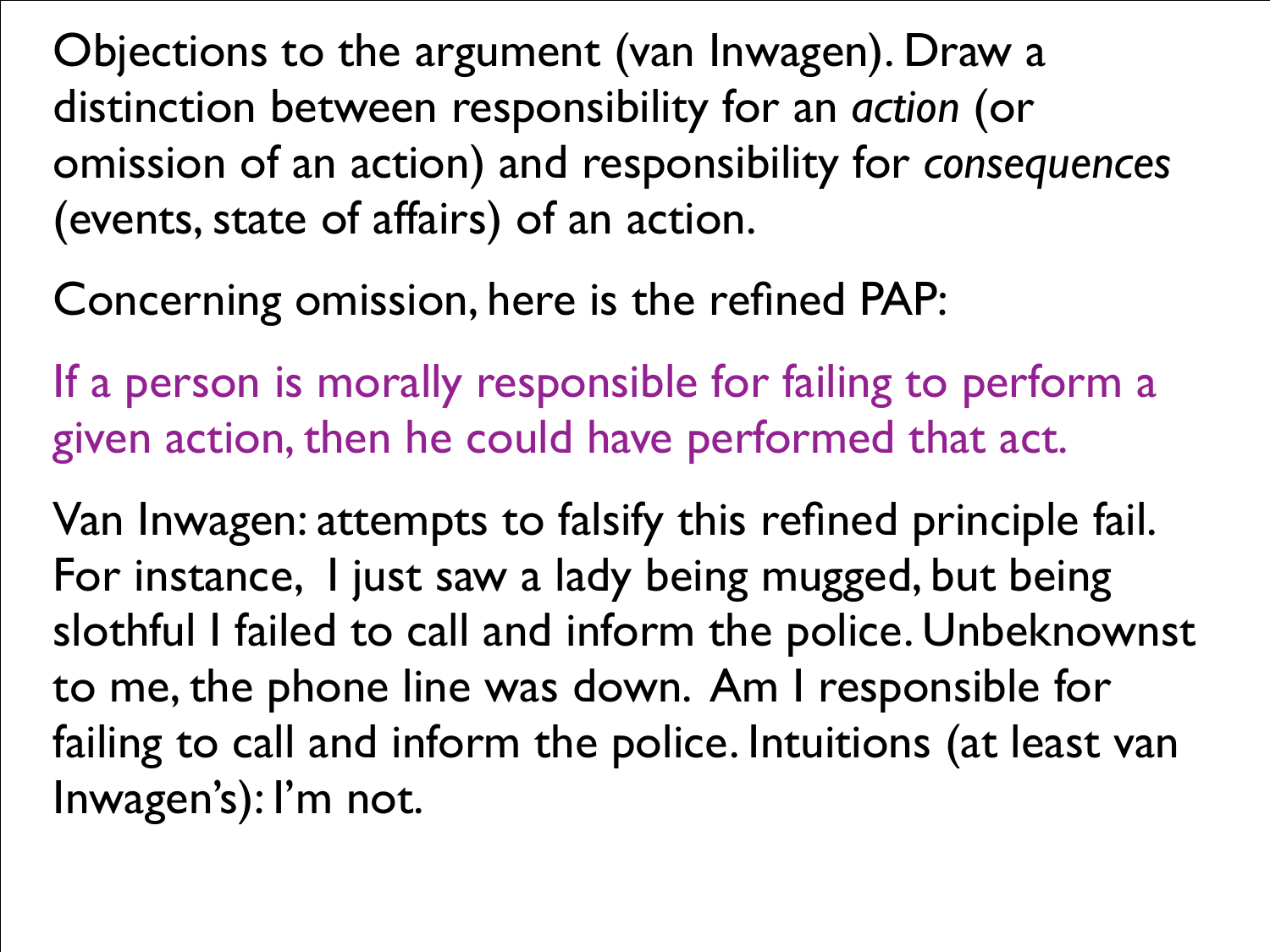Concerning responsibility for consequences of actions (understood as particular concrete events), van Inwagen puts forward this:

If a person is morally responsible for a certain event (particular), then he could have prevented this event.

Can we tell a story - counter-example to the above principle?

Recall the Sam and Bill story in which Sam kills the mayor. Could Sam have prevented *this event*? Well, what are criteria of identification for particular events? Natural move: same causal history <---> same particular event. If so, simply by not pushing his pistol's trigger, Sam could have prevented *this event* of killing the mayor. Some other particular event of killing the mayor would issue. But that would be a *different* particular event.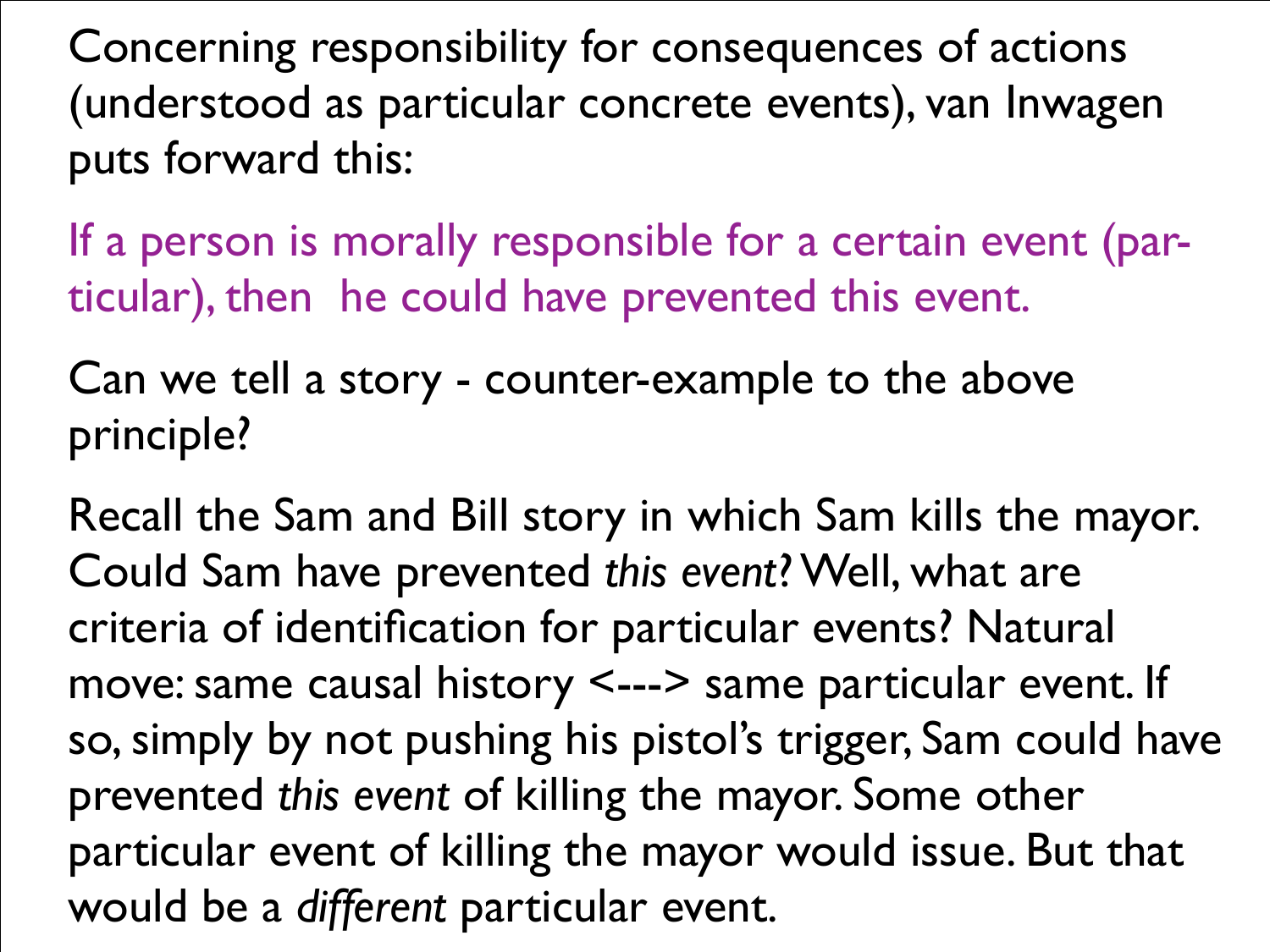Van Inwagen's version's of PAP phrased in terms of *preventing* rather than *having the ability to do otherwise.*

Two problems:

(1) Trivialization. With identifying particular events in terms of cuasal histories, it is extremely easy to prevent any event an angent is involved in.

Explain "involvement" by saying: I'm involved with a particular event if one of my voluntary action is among partial causes of this event.

With this explanation, I easily prevent an event I'm involved with - by simply not performing the mentioed voluntary act.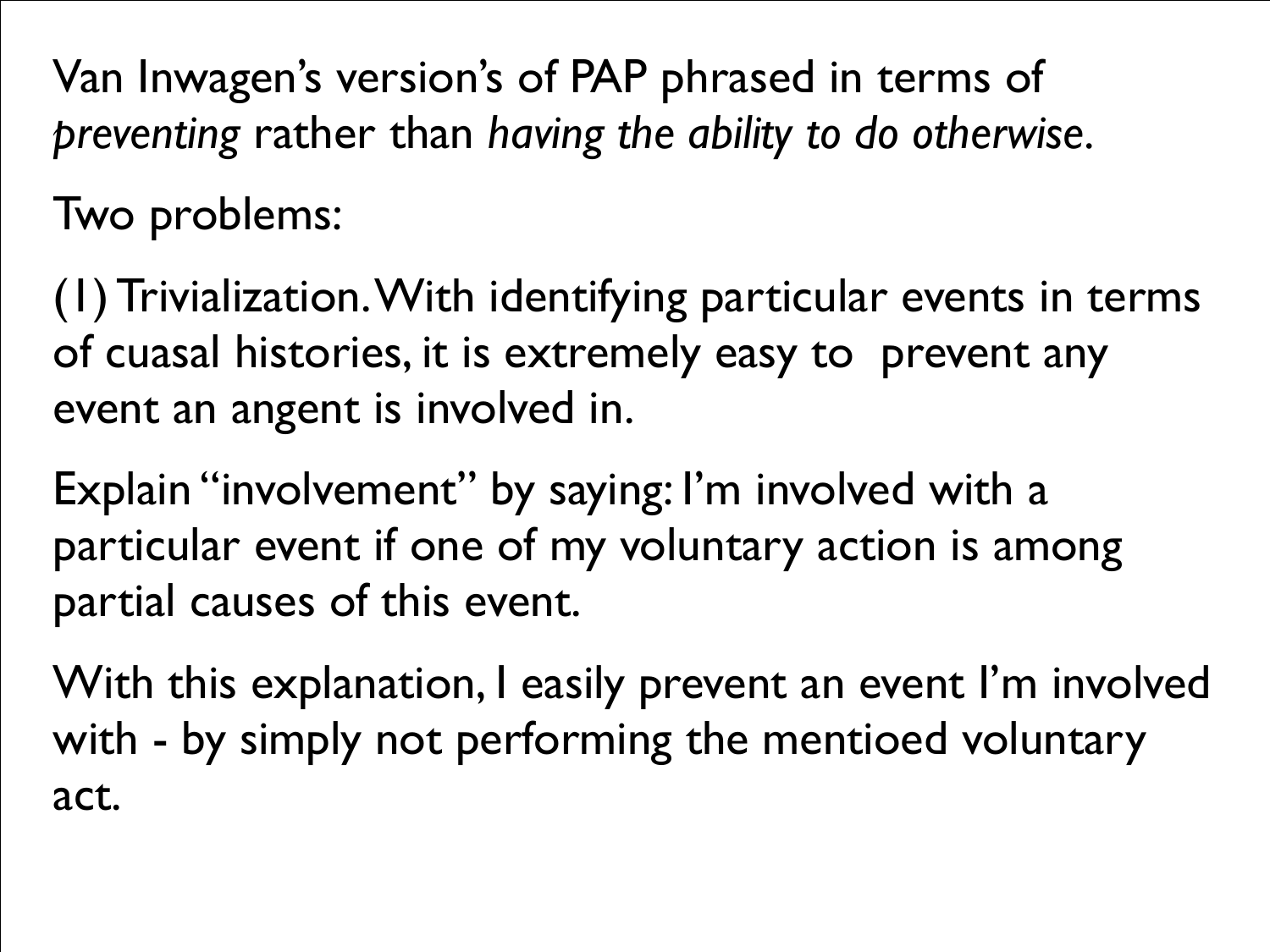APA is an implication. By using particular events, we make its consequent true in all interesting cases (cases where I'm involved in an event). So, in all interesting cases, PAP is true and cannot be false.

But APA was supposed to be a substantial claim, not a tautology that is true by the menaing of words only.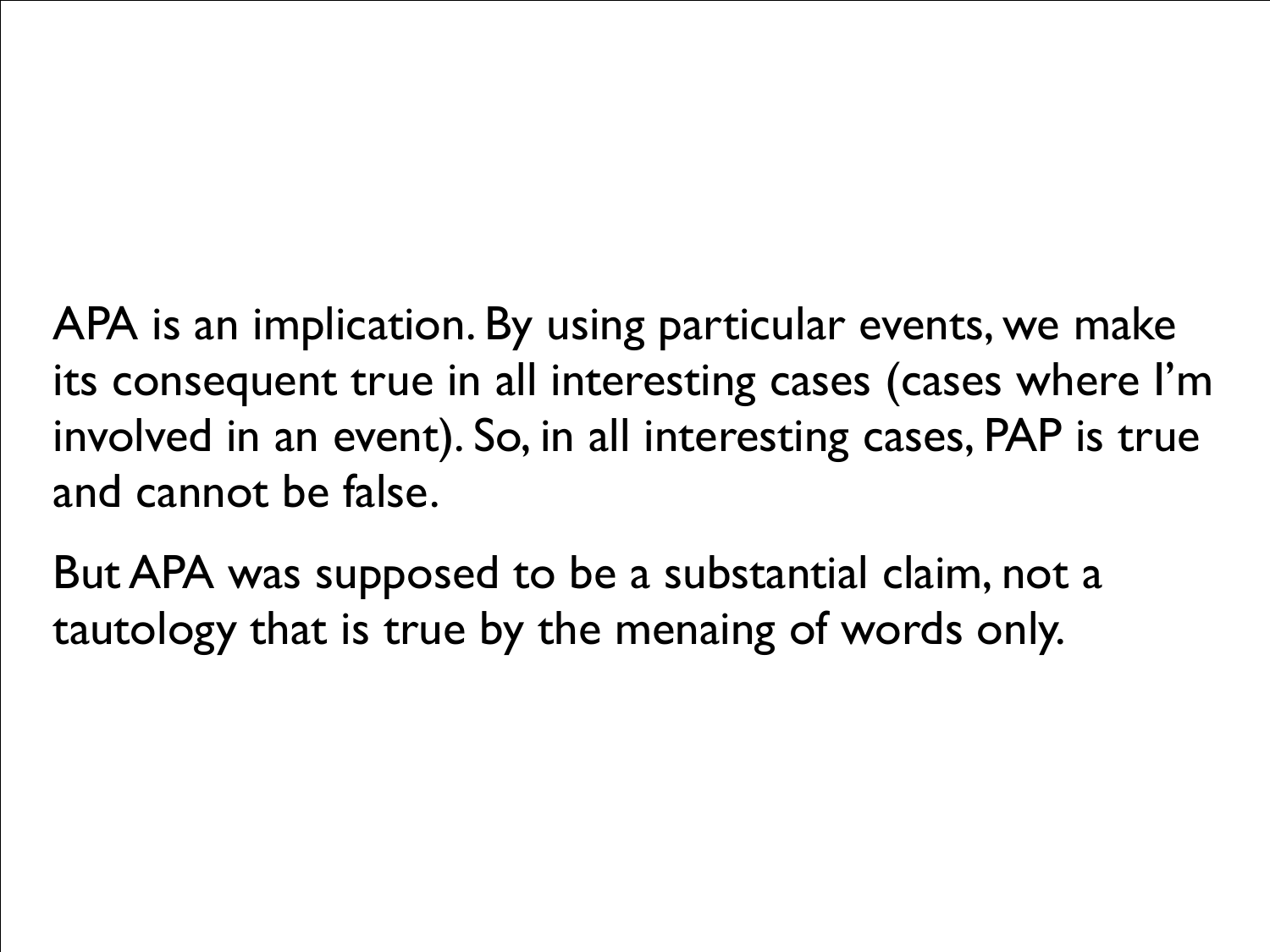Van Inwagen's version's of PAP phrased in terms of *preventing* rather than *having the ability to do otherwise.*

(2) P*reventing* does not discriminate between cases with and without responsibility.

In Missile 1 and Missile 3 the heroines can prevent a particular event of bombing of Washington DC; but first is blameworthy whereas the second is not.

That's a mild objection; after all, APA gives a necessary condition for moral responsibility rather than sufficient condition. So it should not be expected to discriminate between cases with and without moral responsibility.

Yet with this answer the perception of triviality is even stronger.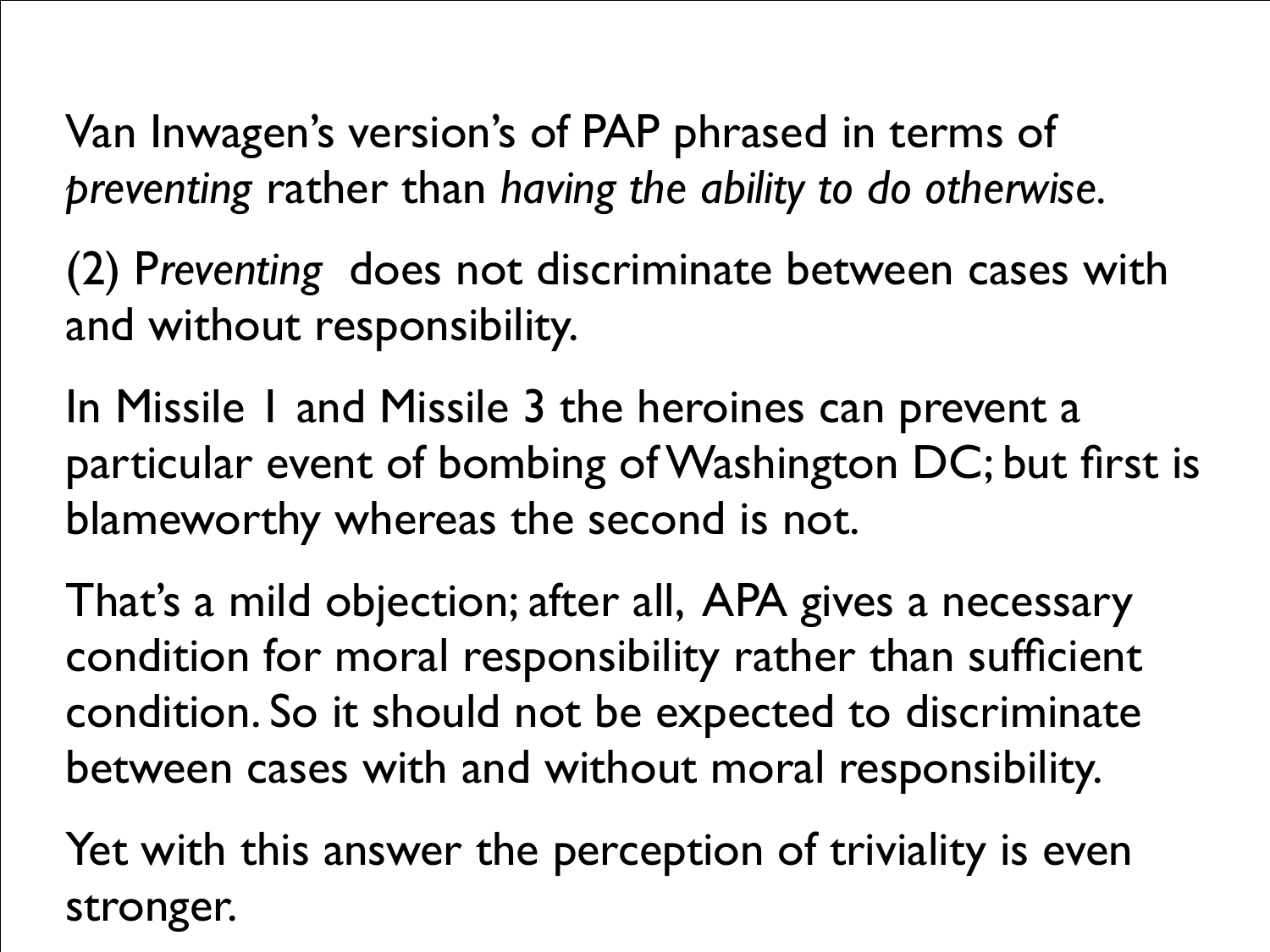Yet with this answer the perception of triviality is even stronger.

The debate continues and is hot ...

The new issue: control. Maybe the reason why the "action" of the heroine of the luck argument is not considered her free action, is not that she does not take responsibility for it, but (more fundamentally) she did not have control over the relevant process.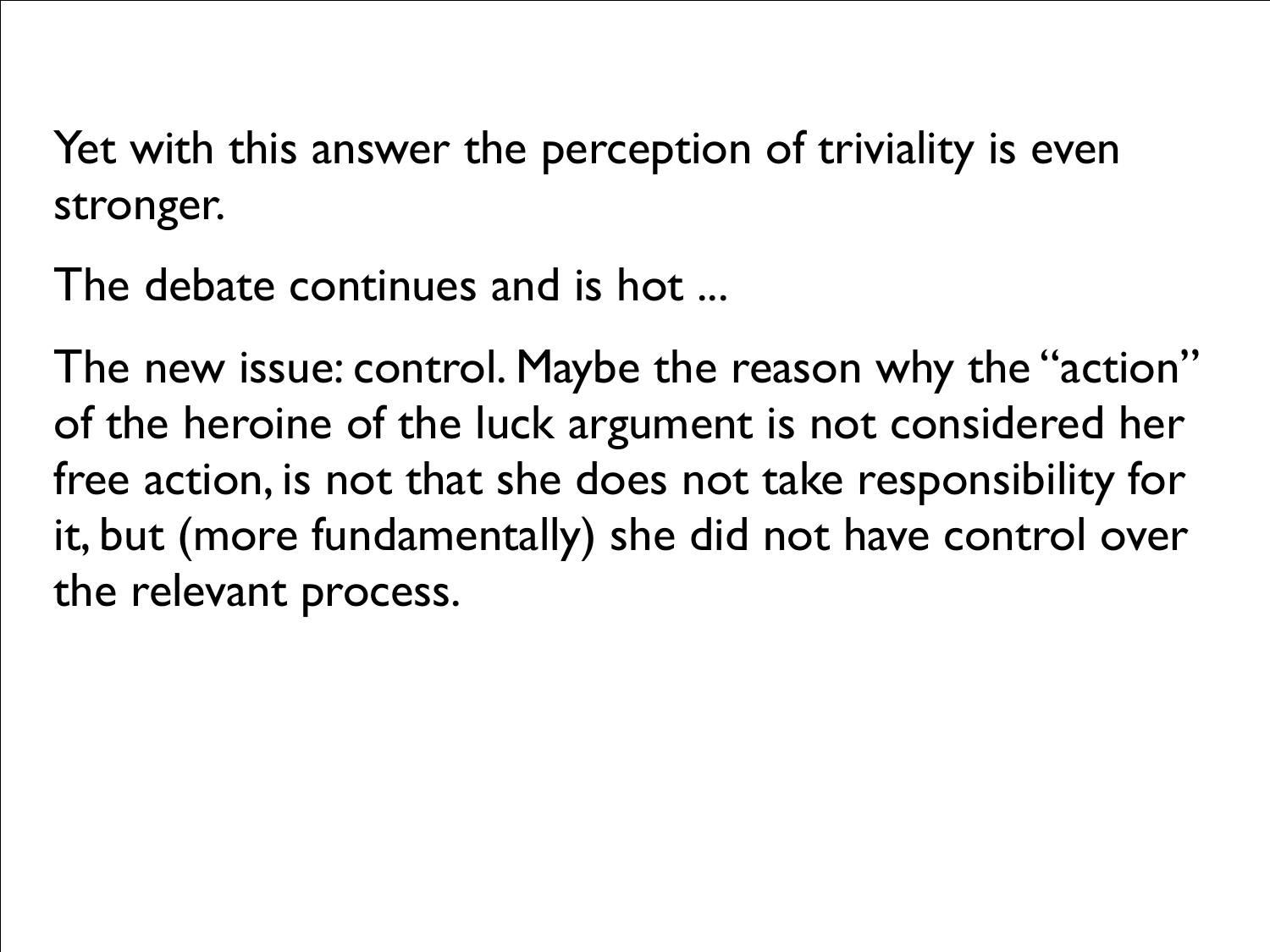Neurology of free-will - Libet's (1983) experiments and reactions to them

Question: what's the timing between the neuro (=unconscious) state "ready to go" and the conscious state "to go"?

Assumption: a state "ready to go" is so selected that it necessitates "to go"

The lore of free action: we first consciously choose a, then our body performs a.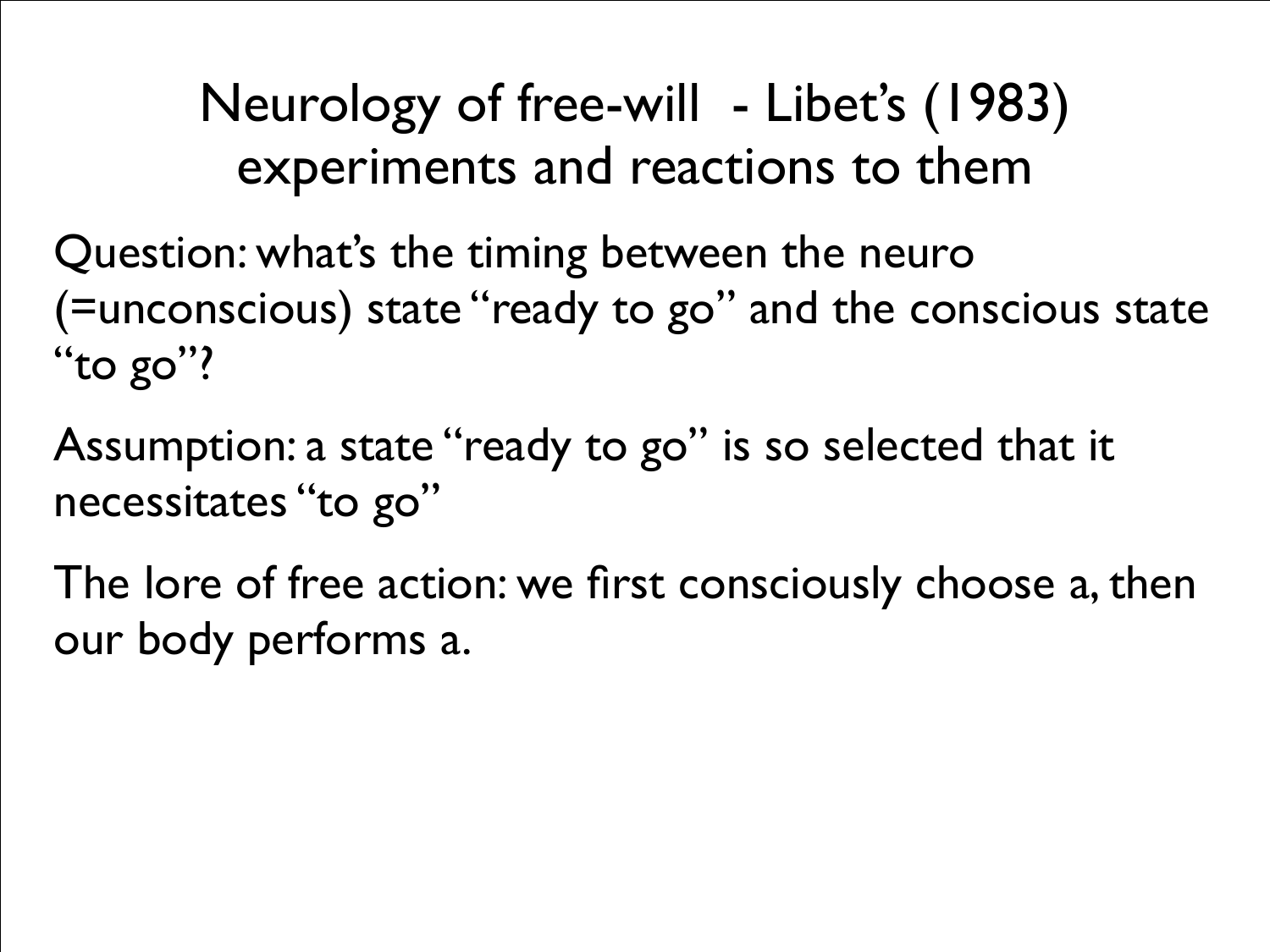The lore of free action: we first consciously choose a, then our body performs a.

A discovery of reversed time ordering cast a shadow on agentive causation: at is not my decision that causes an action (otherwise backward causation)

Perhaps it's neurostates that decide. But these are typically associated with determinism. Consequence: there are no seeds of freedom in us.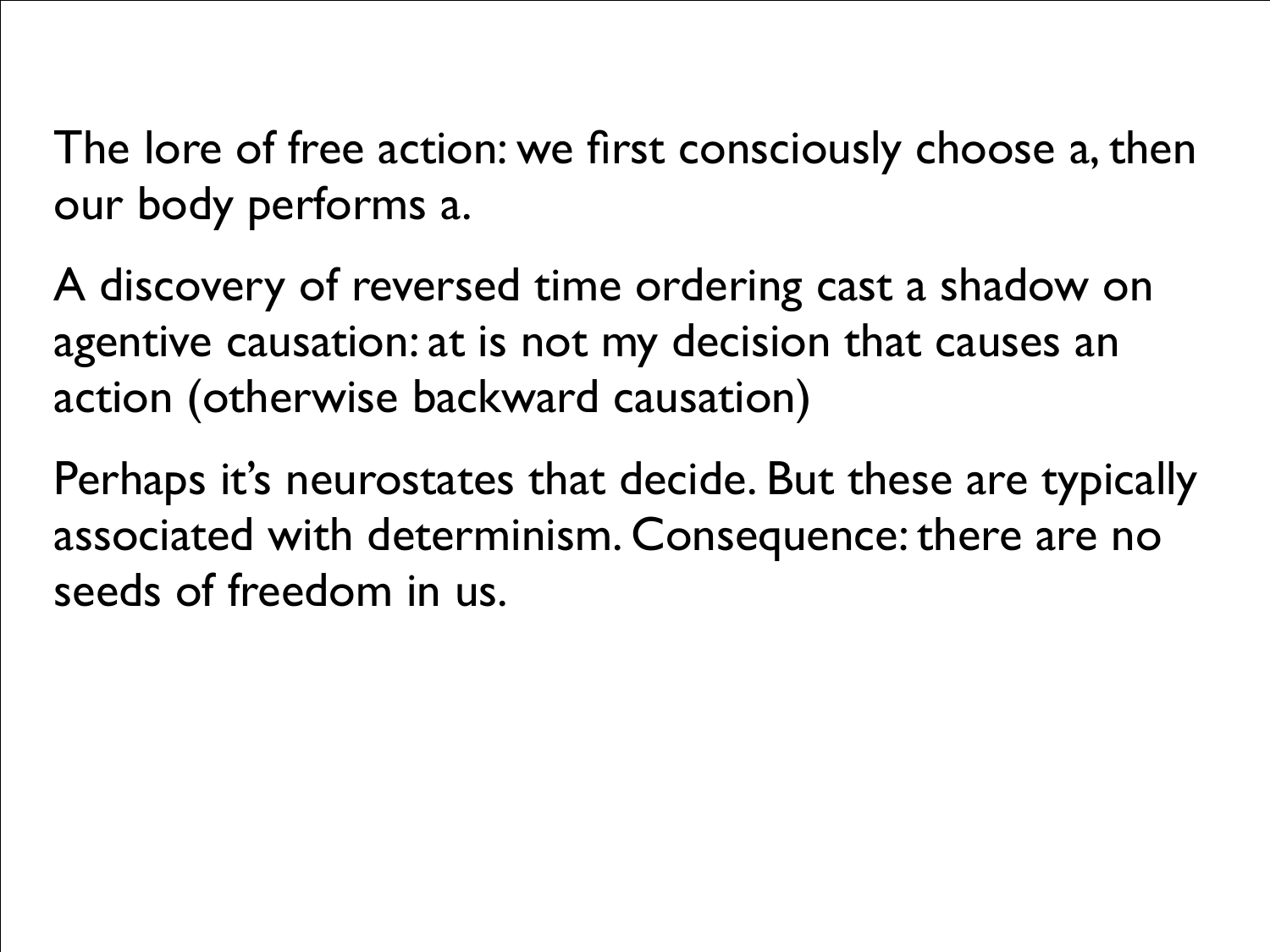Experiment:

Command: raise you finger when you want.

Observation:

- report awareness time AT when you felt the willingness to raise your finger

- (EEG) when the readiness potential RP first occurred?

- calibrate: account for a lag between becoming conscious and reporting.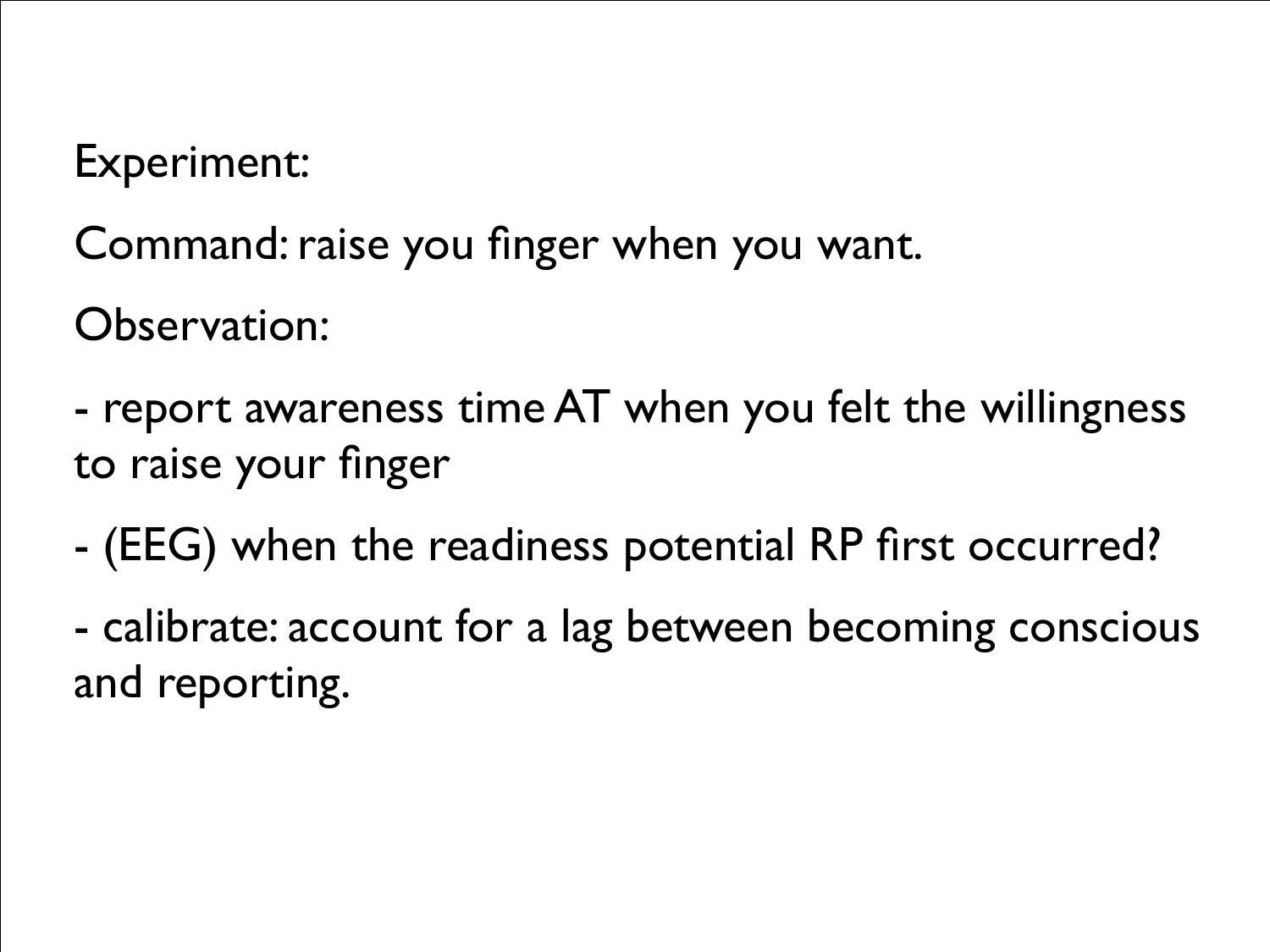Finding: RP comes first, before AT. And after the calibration as well, ie.,  $t(AP) - t(RP) - lag = 350$  ms

Big question: does RP necessities raising of the finger? Libet's caveat: vetoing model.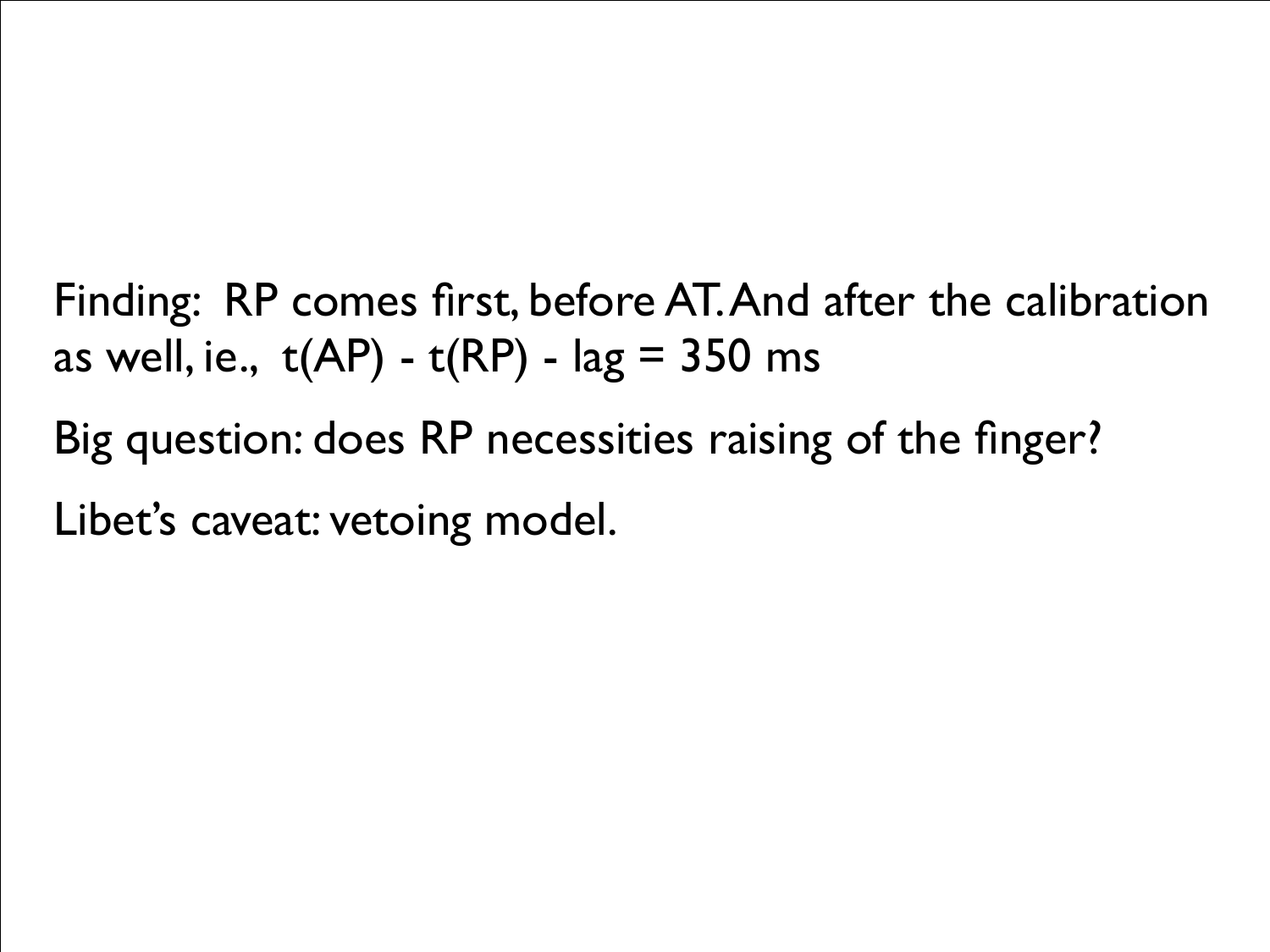A reaction to Libet (Herman 2008)

Main point of criticism:

- necessitating
- symmetric EEG signal
- does the instruction leave enough freedom of choice?
- unreliability of AT estimations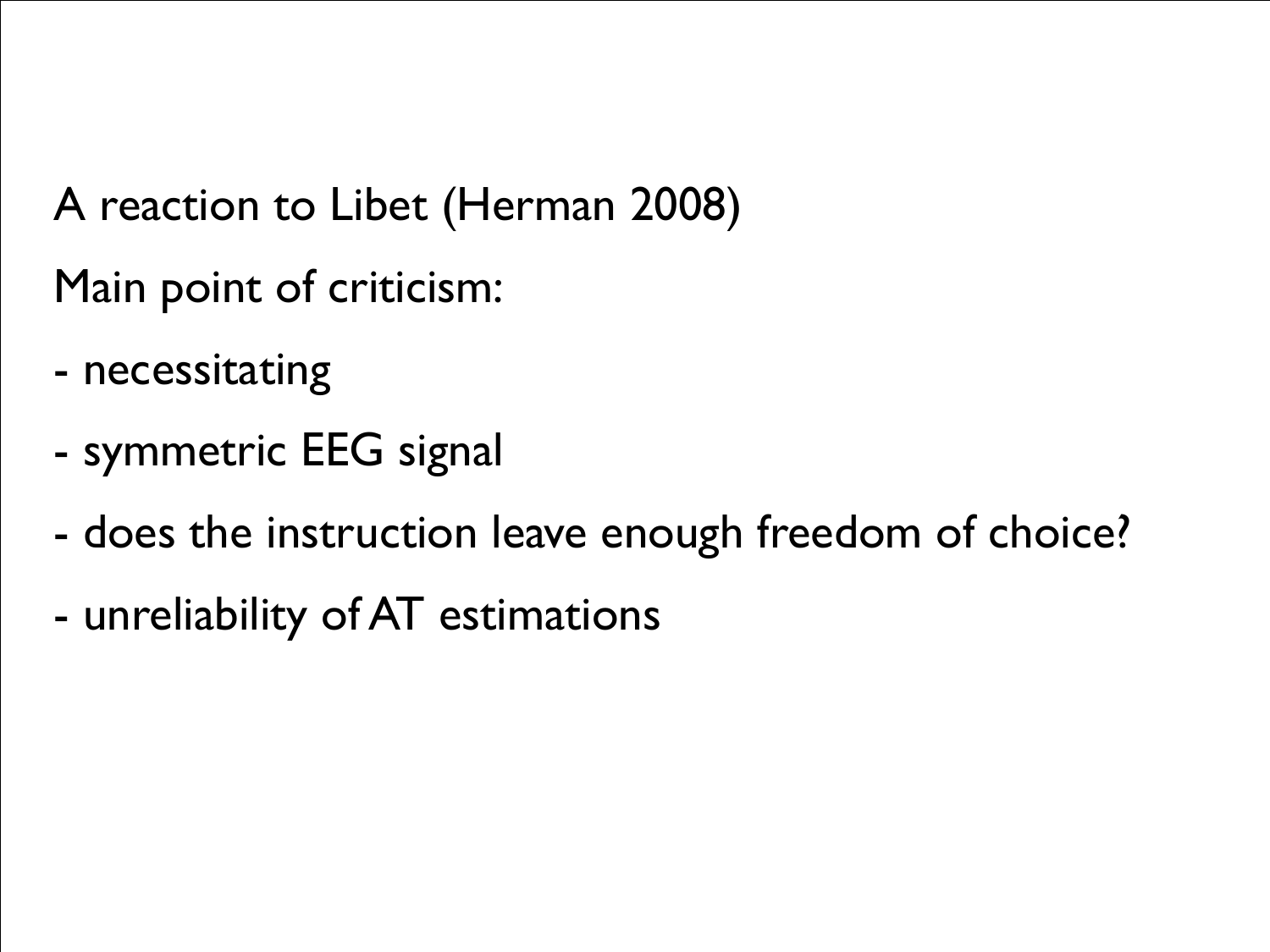

Occurrences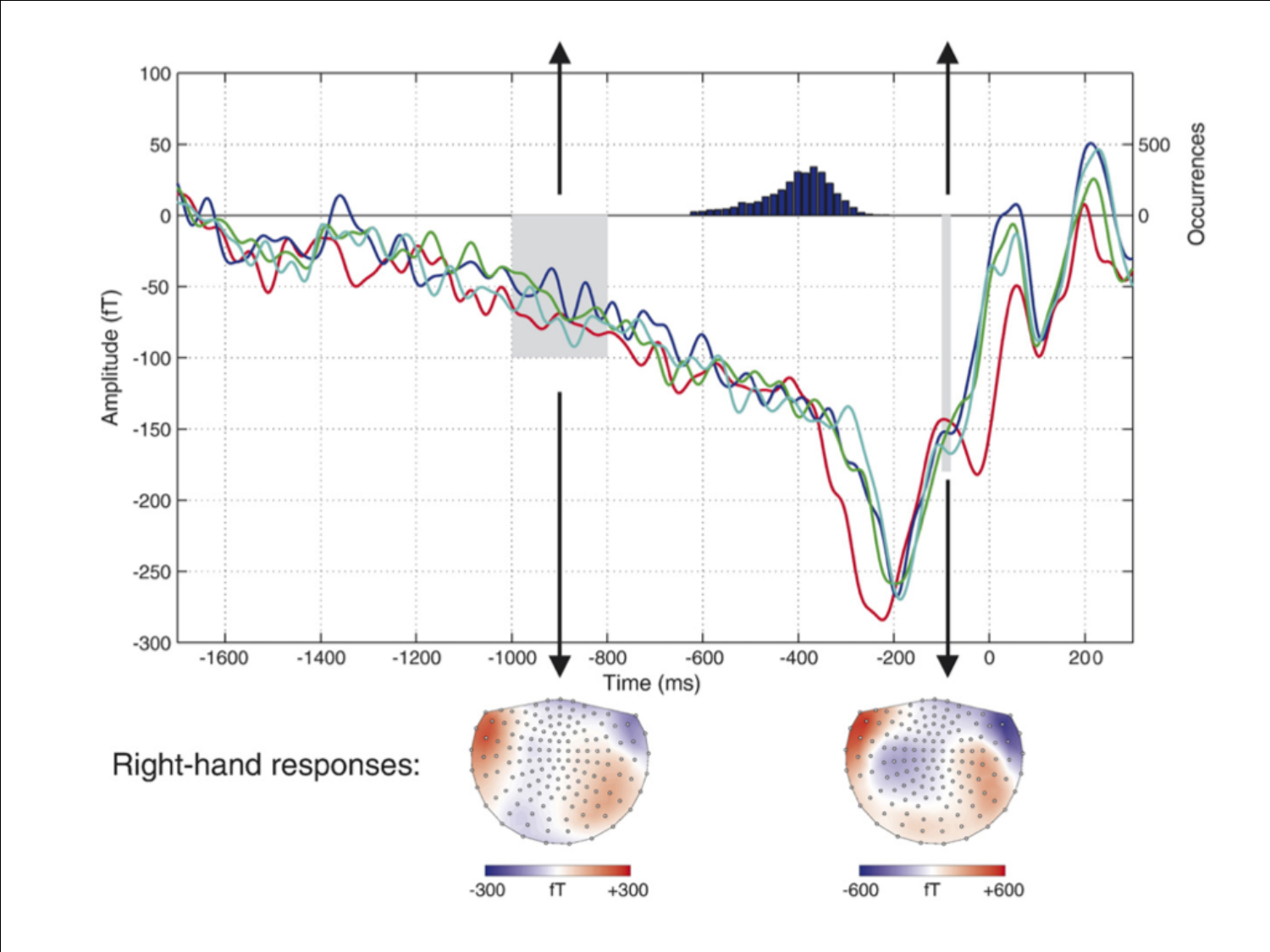Our results demonstrate a readiness field which precedes a response to a visual stimulus. Our results show that neural activity which is present prior to motor responses emerges well before the presentation of a stimulus. At that time, the participants were not capable of knowing whether to press the left-hand or the right-hand button before a stimulus appeared. In addition, the activation preceding the stimulation did not differ significantly between the two response alternatives. Thus, the observed activity cannot be regarded as a specific preparation to press one of the buttons rather than the other one. These results shed some light on the impact of Libet's experiments on the freedom of will debate. According to Libet's own interpretation, his results show that 'the initiation of the free voluntary act appears to begin in the brain unconsciously, well before the person consciously knows he wants to act!' (Libet, 1999). In an earlier paper, Libet made an even stronger claim, saying that 'the brain decides to initiate or, at least, to prepare to initiate the act before there is any reportable subjective awareness that such a decision has taken place' (Libet, 1985). According to a weaker interpretation, Libet's results show that some kind of body movement is prepared by unconscious brain activity before the conscious decision is made. This preparation may